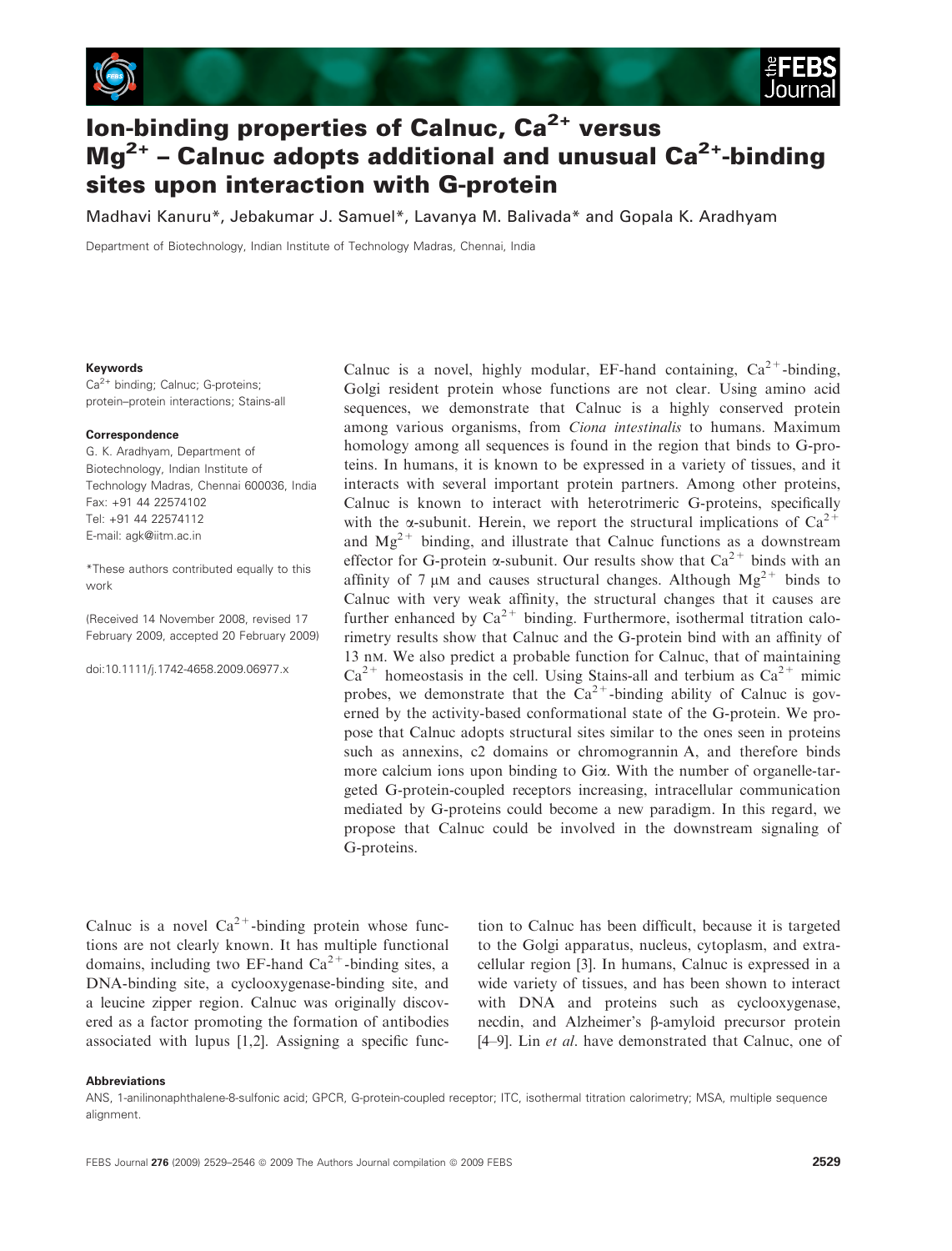the two Golgi resident  $Ca^{2+}$ -binding proteins (the other being Cab45), is involved in the establishment and maintenance of the agonist-mobilizable  $Ca^{2+}$  storage pool in the Golgi apparatus [7]. Using a yeast twohybrid system, it has also been recently demonstrated that Calnuc interacts with the  $\alpha$ -subunit of heterotrimeric G-proteins. Further studies have shown that the interaction (monitored by using yellow and cyan fluorescent protein chimeras) is localized to the Golgi bodies. It has been shown that this interaction is specific to the  $\alpha$ 5 helical domain of Gi $\alpha$ , and that the binding is  $Ca^{2+}/Mg^{2+}$ -dependent [10].

The Golgi apparatus is a genuine  $Ca^{2+}$  store, as has been reported in literature [11,12].  $Ca^{2+}$  gradients across the Golgi membranes (the  $Ca^{2+}$  concentration in the Golgi apparatus is 0.3 mm) have also proven to be very important for its function, underlining the importance of the  $Ca^{2+}$ -binding proteins targeted to it [13–15]. The available literature indicates that, among all the organelles, the Golgi bodies seem to show an abundance of G-proteins, involved in their biogenesis, trafficking, membrane organization, and many other important functions [16–19]. G-proteins on the Golgi membranes also engage in a plethora of very specific protein–protein interactions, recognizing downstream effectors [20–22]. Understanding the origins of these specificities is central to elucidating the mechanism of new signal transduction pathways. The physiological implications of the presence of core signaling molecules on the Golgi membranes and the fact that it acts as a store for calcium ions is an emerging and interesting area for investigation. In view of these observations, interactions between the  $Ca^{2+}$ -binding protein Calnuc and signaling molecule G-proteins assume extreme importance.

The present study was aimed at elucidating the ion-binding properties of Calnuc and the physiological relevance of its interaction with G-proteins. Bioinformatic analysis has demonstrated that Calnuc is highly conserved in various organisms with high sequence homology, showing its potential functional importance. Furthermore, the region involved in G-protein interactions is more conserved in all the organisms than the other functional domains of the protein.

We compared the  $Ca^{2+}$ -binding and  $Mg^{2+}$ -binding properties of Calnuc, and elucidated the physiological relevance of its interaction with G-proteins, using a variety of spectroscopic techniques. Results from isothermal titration calorimetry (ITC) showed that Calnuc binds to  $Ca^{2+}$  with an affinity  $(K_d)$  of 7  $\mu$ M, whereas binding of  $Mg^{2+}$  could not be detected. Both  $Ca^{2+}$  and  $Mg^{2+}$  caused structural changes in the protein, to varying extents. Studies on the protein–protein

interaction between Calnuc and G-protein a-subunit using ITC showed the affinity constant  $(K_d)$  to be 13 nm. Our results further demonstrated that an interaction with GTP-bound G-protein mediates increased  $Ca^{2+}$  binding by Calnuc. We hypothesize that Calnuc adopts a structure similar to that of the unusual  $Ca^{2+}$ -binding sites seen in c2 domain/annexin-like domain/chromogrannin-like sites and/or that of a pseudo-EF-hand domain, resulting in the increased  $Ca^{2+}$  binding.

# **Results**

#### Multiple sequence alignment of Calnuc

We were able to retrieve 46 Calnuc sequences from various organisms by querying the homologene database and ensembl human gene view. Apart from these sequences, many incomplete sequences from other mammals, such as *Echinops*, *Erinaceous*, Feline, *Loxodonta*, *Monodelphis* and *Ornithorhynchus*, were also obtained but not included in the analysis. Multiple sequence alignment (MSA) of Calnuc from these organisms was performed to extrapolate the sequence similarity of the proteins to structural, functional and evolutionary similarity (Fig. 1). On the basis of the MSA of Calnuc in all organisms, a phylogram was constructed using clustalw. A rooted tree was obtained, meaning that the operational taxonomic units (different organisms) have a common ancestor.

# Thermodynamic analysis of  $Ca<sup>2+</sup>$  binding to Calnuc by ITC

To measure energetic variables such as enthalpy change  $(\Delta H)$  and entropy change  $(\Delta S)$ , along with the affinity of binding (association constant,  $K_a$ ) of Ca<sup>2+</sup> and  $Mg^{2+}$  to Calnuc, we performed ITC. From ITC experiments, it is evident that  $Ca^{2+}$  binding to Calnuc is exothermic, with significant heat change. Figure 2A shows the favorable enthalpy change upon binding for each injection as a function of the concentration of CaCl<sub>2</sub>. Nonlinear least square fitting of the ITC data from the bottom trace of Fig. 2A fit best into a 'one set of sites' model. As shown in Table 1, the dissociation constant  $(K_d = 1/K_a)$  of the Ca<sup>2+</sup> binding was 7 µM at 30 °C having one set of binding sites  $(1.04 \pm 0.0118)$ , suggesting that the macroscopic binding constants for both functional EF-hands are similar. Calnuc has two functional EF-hands, and previous equilibrium binding studies revealed that Calnuc binds  $Ca^{2+}$  in the micromolar range (6  $\mu$ m) [10]. ITC can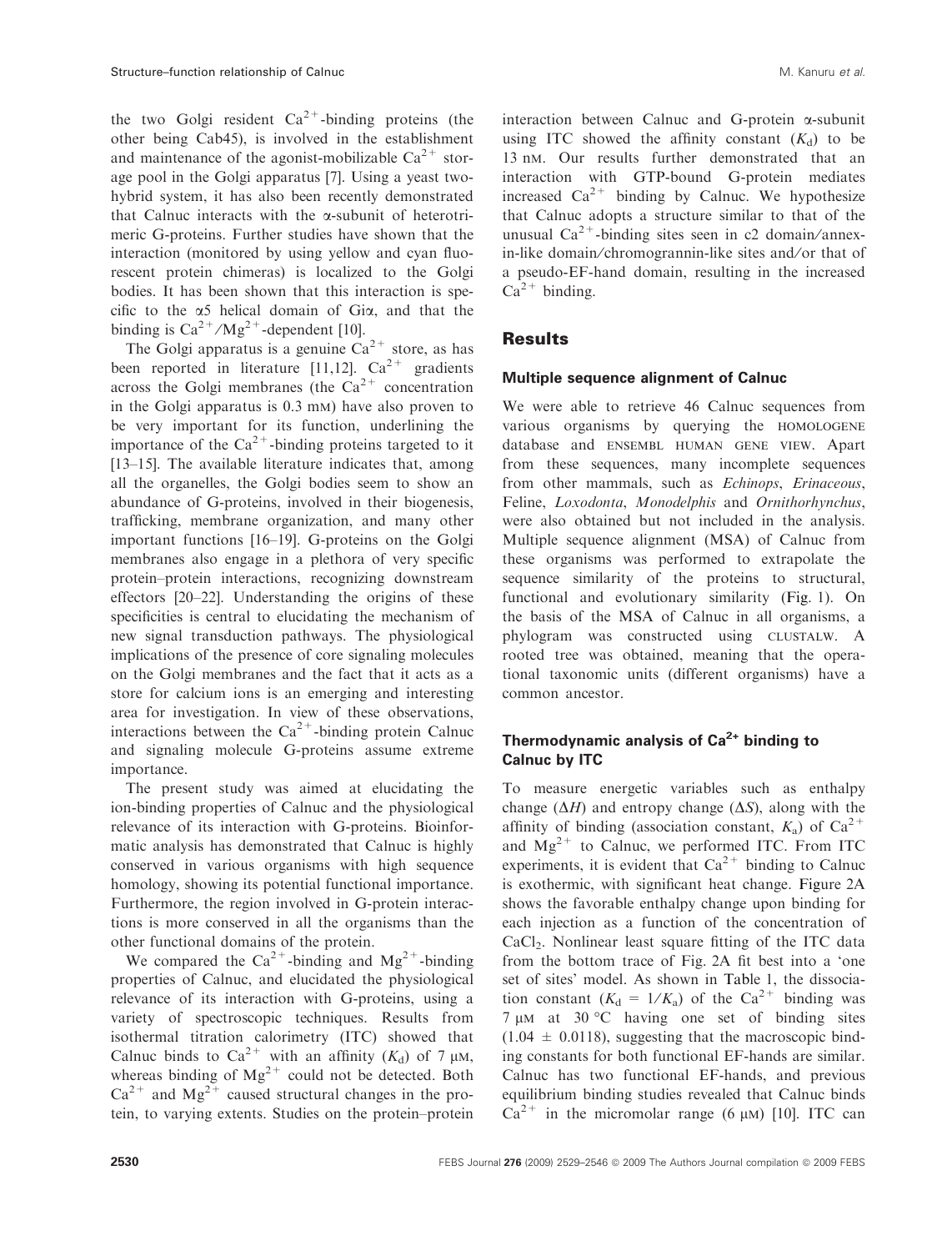|                                                                                                                                                                                                                                           | <b>DNA-BINDING REGION</b>                                                                                                                                                                                                                                                                                                                                                                                                                                                                                                                                                                                                                                                                                                                                                                                                                         | EF-HAND1                                                                                                                                                                                                        | 'ACIDIC REGION'                                                                                                                                                                                                                                                                                                                                                                                                                                  | EF-HAND2                                                                                                                                                                                                                                                                | <b>LEUCINE ZIPPER</b>                                                                                                                                                                                                                                                                                                                                                                                                                                                                                               |
|-------------------------------------------------------------------------------------------------------------------------------------------------------------------------------------------------------------------------------------------|---------------------------------------------------------------------------------------------------------------------------------------------------------------------------------------------------------------------------------------------------------------------------------------------------------------------------------------------------------------------------------------------------------------------------------------------------------------------------------------------------------------------------------------------------------------------------------------------------------------------------------------------------------------------------------------------------------------------------------------------------------------------------------------------------------------------------------------------------|-----------------------------------------------------------------------------------------------------------------------------------------------------------------------------------------------------------------|--------------------------------------------------------------------------------------------------------------------------------------------------------------------------------------------------------------------------------------------------------------------------------------------------------------------------------------------------------------------------------------------------------------------------------------------------|-------------------------------------------------------------------------------------------------------------------------------------------------------------------------------------------------------------------------------------------------------------------------|---------------------------------------------------------------------------------------------------------------------------------------------------------------------------------------------------------------------------------------------------------------------------------------------------------------------------------------------------------------------------------------------------------------------------------------------------------------------------------------------------------------------|
| <b>LOWER</b><br>Cintestinals/1423<br>C.savigyni 1432<br>Celegans 1a/1453<br>Celegars 1b/1467<br>D.melanogaster/1-569<br>S.frugiperda/1-584                                                                                                | 230<br>210<br>220<br>MRREMKREEKLKMLDEQERKKAEDOYRKHOOELADK<br>MRKEMOREEKLKKLDEGER   KACEEYRKOGEEQAOK<br>MKKOAEEDHKLADMTPEEREKAKSEHEESLKRHNDH<br>MKKOAEEDHKLADMTPEEREKAKSEHEESLKRHNDH<br>MOKEFEREADKKEMDEESRKKFETELKEKEEKHKDH<br>MOKK FEEHOK VEGMEEAOKKEYLEK VKOEEEA I KHH                                                                                                                                                                                                                                                                                                                                                                                                                                                                                                                                                                          | 310<br><b>DVNGDGYMDSME</b><br>KAQLEDWWNEER<br>DLNGDGFWNDFE<br>DLNGDGFWNDFE<br><b>DVDSNGYWDEAE</b><br><b>DVDGNGWIDADE</b>                                                                                        | 340<br>330<br>350<br>360<br>LEAI FOKDLSKVY - ADNSEES I MOMEEERTRMREHVM<br>LEAI FEKDLEK IY-PDGTDENVMOMEEERTRMREHVM<br>LESLFOLELEKMYNETNPDDOMKERAEEMYRMREHVM<br>LESLFOLELEKMYNETNPDDOMKERAEEMYRMREHVM<br>VKALFVKELDKVYOSDLPEDOMRERAEEMERMREHYF<br>VKALF IKELDKLYGPGGPNKDLHERAEEMERMREHVF                                                                                                                                                           | 370<br>410<br><b>EVDKNNDGL</b><br><b>EVDTNNDGL</b><br>QIDVNODRM<br>QIDVNODRM<br><b>ETDMNHDGL</b><br><b>ENDKNRDGL</b>                                                                                                                                                    | 420<br>430<br>440<br>QOELRKYREN ISDQEQE IKAKLEVLKAQAKTL<br>ODELRRYRES ISDOEEE IKAKLE ILKSOAKEL<br>DEELOOFER<br><br>DEELOOFEREYAOKOGW - - - - - - - - - - - - - - - - -<br>HEEYLEYERRROEEVORL IAQ-GOLPPHPNMP<br>QAEYEEYERRRMDEMRYLOOR - GLVDAHGOP IP                                                                                                                                                                                                                                                                 |
| <b>ISOFORM1</b><br>D.rerio/1-384<br>O.latipes/1-463<br>T.rubripes/1-414<br>T.nigroviridis/1-411<br>X.tropicalis/1-475<br>P.troglodytes 1/1-390<br>R.norvegicus 1/1-459<br>H.sapiens 1/1-461<br>M.musculus 1/1-459<br>C.familiaris 1/1-457 | 211<br>200<br>20<br>zo<br>240<br>ж<br>YEAR AS HERE YOU SUITE AS ENDING A REPORT OF THE RESIDENCE AND TO CONTRACT<br>YEN KEVERKEYLV SLOGKIREKEKR I DEL KEVARDARININ ARBITOOLEK INDEPERTENT.<br>YEN, KEYEKEYLV SUDDEKRE-EEKRLOE, KEKYADYAWWAGE, KOLPEWIEETOG, DROEPVANT-<br>YEN, KEVERKEYLPSLOGKREGEDEKKLOEL FEMRIO/PKVN ARBS AQLOE WEETDOLDPLERARITY<br>IEMAEHEREYLISJEEKRIVEEA/FEBAKKIN EHAKWIPOS ODJE WEETDOJPNERIPKT-<br>FIX KEHERRYK ESLOEEORE KERKLEEDORINEHPK WVPOSOADLKEIMEELDG, OPMRFAPKT<br>THE KEVARANTE EST CATEGORE AT ANY OF CONDUCTANCY AND CONFIDENCE THAT A LOCAL CATEGORY T<br>YEN, KEHERRAYY, ESI, GEEGRIE AERKI, FEQQARMEMPK WVPGEGAD, KEIMEELDG, SPNAPAPKT-<br>YEM KEVERREY) ESSIGEFORE AFRIC OFODRIVIRE VELVISIONOS (E WEEL DO OPAREVEST<br>YEM, KEHERRAYI, ESI GEEQRIE AERKI, FEQORINGEHPK WVPGEQAQI, KEHMEELDGI, SPARFAPKT? | DTNSDGVLDVDELEAL<br>DTNEDGVLDEQELEAL<br>DTNOOKVLDEGELEAL<br>DTNDOKVLDEQELEA<br>DTN:DGVLDEQELEA<br><b>DINSOCVLOEDELEA</b><br>D INSOGVLDEQELEA:<br>DINSOGVLDEQELEAL<br>DINSOGVLOEGELEA<br><b>DINSOGVLDEQELEAL</b> | 310<br>290<br>$300$ .<br>TKELEKVYDPKNEEDDMVEMERLRMREHVMONVDVN<br>TKELEKVYNPKNEEDDMAEMERLRMREHVMKNVDTN<br>TKELEK VYDPKNEEDDMAEMERLRMREYFMKNVDVN<br>TKELEKVYDPKNEEDDMMEMERLRMREYFMKNVDAN<br>TKELEK VYDPKNEEDOMVEMERLRMREH VMKN VD AN<br>TKELEKVYDPKNEEDDMREMERLRMREHVMKNVDTN<br>TKELEKVYDPKNEEDDMREMERLRMREHVMKNVDTN<br>TKELEK VYDPKNEEDDMREMERLRMREHVMKN VDTN<br>TKELEK VYDPKNEEDDMREMERLRMREHVMKNVDTN<br>TKELEK VYDPKNEEDDAREMERLRMREH VMKN VDTN | 320<br>330<br><b>HDRLVSLEEFLKST</b><br><b>RDRLVTLEEFLKST</b><br><b>QDRL VTLEEFLKST</b><br><b>KDRVVSLEEFLKST</b><br><b>HDRLVTLDEFLKST</b><br><b>QDRLVTLEEFLAST</b><br><b>QDRLVTLEEFLAST</b><br><b>QDRL VTLEEFLAST</b><br><b>QDRLVTLEEFLAST</b><br><b>QDRL VTLEEFLAST</b> | 380<br>390<br>400<br>370<br>ERDKELELGRRAEKLROEGELEKERSKALEAOKREYDO<br>LRDKEEELKRKADALHOEGELLKERGKALEAORREYOOVA<br>LRDKEE ELRRKKEKLOEE OEL LRERGRALEADRREYDOAV<br>LODKEE ELRRKKEKLHOEGEL LOERGRALEADRREYDOAY<br>LSAGETALNORAEELRKEHEOLOOOGIELDAGKKEYOQA1<br>AAREAELNAKAQRLSQETEALGRSQGRLEAQKRELQQAV<br>AAREAELNARAQRLSQETEALGRSQDRLEAQKRELQQAV<br>AARE AELNAK AQRL SOETE ALGRSOGRLE AQKRELOOAV<br>AAREAELNARAQRLSQETEALGRSQORLEAQKRELQQAV<br>LAARE AE LNAK AQRL SOE TE ALGRSQGRL EAQKREL OQA V                       |
| <b>ISOFORM2</b><br>G.gallus/1-455<br>P.troglodytes_2/1-420<br>C.familiaris 2/1-435<br>M.musculus 2/1-420<br>R.norvegicus_2/1-420<br>H.sapiens_2/1-420                                                                                     | 20<br>20)<br>210<br>-230<br>20<br>HERREYLKTLDEEKROFEESKFGEINXXXHGBHPKIIHHPGSKDQLKEVNEEADGLDPNE<br>HERREYLKTI, MEEKRICEEESK FEEMIXXXHENHAK INHPOSICIOLKE WIEETDGLOPMO<br>HERREYLKTLNEEKRKEEESRFEENFKKHENHPKVNHPGSKOOLKEVNEETDGLOPNO<br>HERREYLKTLSEEKRKEEESKFEEMARKHEDHPK INHPOSKOOLKE WIEETOGLOPNO<br>HERREYLKTI.SEEKRKEEE AKFAEMKRINEDHPK INHPOSKOOLKE WIEETOGLOPNO<br>HERRE YLKTI, NEEKRICEEESK FEEMKKKHENHPK INHPOSKOOLKE WIEETOGLOPNO                                                                                                                                                                                                                                                                                                                                                                                                         | 280<br>270<br><b>DVINIORFLOEDELEAL</b><br>DVNSDGFLDEQELEAL<br>NWNDGFLDEQELEAL<br>DVMNDGFLDEQELEAL<br>DVMNOGFLDEQELEAL<br>DVNSDGFLDEQELEA                                                                        | 290<br>300<br>310<br>320<br>FTKELEKVYDPKNEED MVEMEEERLRMREHVMNEVD I<br>FTKELEKVYDPKNEED IN ENEEERLRIJREHVIJNEVDT<br>FTKELEKVYDPKNEED MVEMEEERLRMREHVMNEVDA<br>FTRELEK VYNPONAED MIEMEEERLRMREHVMSE IDN<br>F TKELDK VYNPON AED MIEMEEERLRMREHVMNE IDN<br>F TKELEK VYDPKNEED MVEMEEERLRMREHVMNEVDT                                                                                                                                                 | 330<br><b>VD INKDRLVTL</b><br><b>VDTNKDRLVTL</b><br><b>VDANKDRLVTL</b><br><b>I DNNKDRLVTL</b><br><b>I DNNKDRLVTL</b><br>VDTNKDRLVTL                                                                                                                                     | 370 380 390 400<br>$\frac{10}{2}$<br>$\mathfrak{M}$<br>M<br>WEFLEROSIETLOODOLFTEDELKEFES-IS ODEDELRIKAEELOKOKEELOROHDOLCADEDELC<br>KKEFLEROSWETLOODDFFTEEELKEYENII I.ALOENELKKKAOFLOKOKFELOROHOOLFAOKI EYH<br>KKEFLEROSKETNOODDFFTEEELKEYENL ISLOENELKKK ADELOKOKEELORDHOOLEADKDEYK<br>KKEFLEROSWETLOOOD FTROELKEWES I I A OENELKKRAFFLOKOKROLOROHO-LEADKOEW<br>KKÉFLEPOSNÉTLODODÍ FTEEELKÉVÉS I I.A. OESÉLKKA ADELŐKDKÉELŐROHO-LEADKDEV.<br>KKEFLEPOSNETLOODDFFTEEELKEYENI I ALOENELKKKADELOKOKEELORDHOOLEADKI EYK |

Fig. 1. On the basis of the MSA of Calnuc, the organisms can be conveniently grouped as nonmammals or lower organisms and mammals. Among mammals, two different isoforms of Calnuc are found in most, isoform 1 and isoform 2. Lower organisms include Ciona, Caenorhabditis, Drosphila, and Spodoptera. Isoform 1 includes Calnuc from Macaca, Danio, Oryzias, Tigro, and Xenopus, in addition to Rattus, Mus, Pan, Canis, and Homo. Isoform 2 includes Calnuc from Rattus, Mus, Pan, Canis, and Homo, in addition to Calnuc from Gallus. It is evident that the different domains in Calnuc are well conserved among the specific groups, which implies that Calnuc in these organisms has similar and conserved functions to perform. The phylogram showed the segregation and evolutionary pattern of Calnuc in different organisms. Although all of them seem to have a common ancestor, there seem to be different branching patterns based on the evolutionary status of the organism in the tree of life. The two isoforms in the higher organisms probably arose from a gene duplication process.



Fig. 2. ITC. Calorimetric titration of 3 μL aliquots of 7 mm CaCl<sub>2</sub> (A) or MgCl<sub>2</sub> (B) solution into 50 μm apo-Calnuc at 30 °C. All solutions were prepared in 20 mm Tris/HCl (pH 7.5) containing 50 mm NaCl. A plot of kcal·mol<sup>-1</sup> of heat per injection of CaCl<sub>2</sub> or MgCl<sub>2</sub> at 30 °C as a function of molar ratio (metal ⁄ protein) is shown in the lower trace (heat differences obtained per injections). The best least-squares fit of the data to a one set of sites model is given by the solid line. An integrated curve with experimental points  $\Box$ ) and the best fit  $\Box$ ) are shown.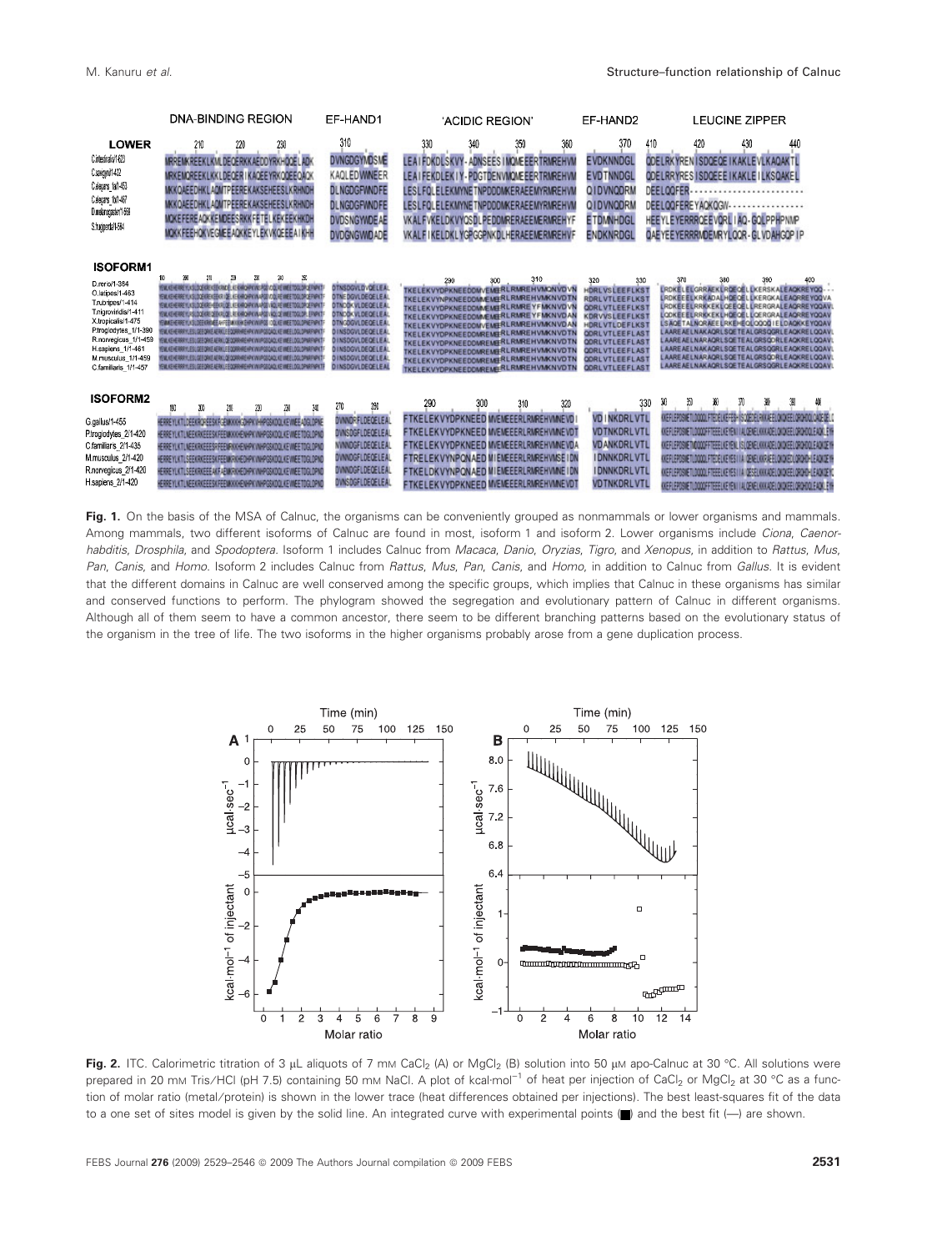Table 1. Summary of macroscopic binding constants and thermodynamic parameters obtained from ITC for Ca<sup>2+</sup> binding to Calnuc and Gia binding to Calnuc at 298 K. Data from the ITC thermograms were fitted using MICROCAL ORIGIN software. The data fit well for a one site model. N is the stoichiometry coefficient.

| Interacting partners |                   | $K_{2}$ ( $M^{-1}$ )                    | $\Delta H$ (kcal·mol <sup>-1</sup> ) | $\Delta S$ (cal-mol <sup>-1</sup> ) |
|----------------------|-------------------|-----------------------------------------|--------------------------------------|-------------------------------------|
| Calnuc and calcium   | $1.04 \pm 0.0118$ | $1.28 \times 10^5 \pm 6.96 \times 10^3$ | $-7027 + 103.3$                      | 0.192                               |
| Calnuc and Gia       | $0.412 + 0.00384$ | $7.45 \times 10^7 \pm 2.45 \times 10^7$ | $2.058 \times 10^5 \pm 3367$         | 715                                 |

resolve dissociation constants of multiple sites on the basis of differences in their binding enthalpy  $(\Delta H)$ ; however, these were similar, and data fitting in 'one set of sites' suggests that both EF-hands have similar binding affinities. We next examined  $Mg^{2+}$  binding to Calnuc by ITC; however, there was no heat change, as shown in Fig. 2B, suggesting that the binding of  $\text{Mg}^{2+}$ is weak and probably in the millimolar range, as such affinities cannot be detected by ITC.

# Monitoring conformational (surface hydrophobicity) changes by 1-anilinonaphthalene-8-sulfonic acid (ANS) fluorescence

ANS is a fluorescent probe that binds to hydrophobic sites on proteins and enables the monitoring of conformational changes in proteins upon their binding to  $Ca^{2+}$  and Mg<sup>2+</sup> [23,24]. The spectrum of ANS alone in buffer exhibited a maximum at 530 nm. Upon binding to apo-Calnuc (metal ion-free), there was a shift in its peak maximum to 460 nm, accompanied by an increase in the emission intensity (Fig. 3).  $Mg^{2+}$  binding to a complex of ANS and apo-Calnuc caused a further  $20\%$  increase in ANS fluorescence intensity. Further addition of  $Ca^{2+}$  to a complex of  $Mg^{2+}$ -saturated Calnuc and ANS led to a marked increase  $({\sim} 30\%)$  in fluorescence intensity, due to the binding of calcium ions to the protein. Hence, it is clear that  $Mg^{2+}$  binding led to the exposure of hydrophobic sites on Calnuc, and  $Ca^{2+}$  was able to further enhance the surface hydrophobicity of  $Mg^{2+}$ -bound protein. Structural changes in Calnuc that are a result of the binding of these metal ions could be extended to its function.

# Monitoring conformational changes by tryptophan fluorescence

The fluorescence signature from the intrinsic residues in Calnuc was monitored, in order to study the extent of conformational changes due to ion binding. Addition of  $Ca^{2+}$  or  $Mg^{2+}$  to apo-Calnuc led an increase in fluorescence intensity. Furthermore (as with the effect on ANS fluorescence), addition of  $Ca^{2+}$  to Calnuc saturated with  $Mg^{2+}$  led to an increase in its



Fig. 3. Interaction of ANS with Calnuc and effects of metal ions.  $Ca<sup>2+</sup>$  and  $Ma<sup>2+</sup>$  change the exposed hydrophobicity pattern on the surface of Calnuc. In order to monitor the effect of different metal ions on the ANS–Calnuc complex, fluorescence spectra were recorded using an excitation wavelength of 365 nm. Solid line: complex of ANS (115 µM) and apo-Calnuc (99 nM). Dashed line: addition of  $Mg^{2+}$  to the dye–protein complex. Dotted line: addition of  $Ca^{2+}$  to the Mg<sup>2+</sup>:dye:protein complex. The concentration of metal ions was 5 mm. All spectra were recorded in 20 mm Tris/HCl and 50 mM NaCl (pH 8.0). The spectra were recorded with 3 nm slits on the excitation and emission sides. The scan speed was maintained at 200  $n m·min^{-1}$ . The results shown are representative spectra that were repeated several times. All experiments were performed at ambient room temperature (25 °C) in a final volume of 3 mL. Buffer blanks have been subtracted from these spectra.

tryptophan fluorescence (from 25 to 45 U) (Fig. 4A). These observations were confirmed by monitoring changes in the tertiary structure of the protein upon ion binding, using CD spectroscopy. The near-UV CD spectrum of Calnuc has six peaks with maxima in the range 274–278 nm. The CD spectrum of Calnuc with  $Ca^{2+}$  and  $Mg^{2+}$  bound showed a similar signature to that of ion-free Calnuc, but with higher intensity maxima.  $Ca^{2+}$  and  $Mg^{2+}$  binding results in significant changes in aromatic side chain interactions in Calnuc (Fig. 4B). These data confirm that binding of calcium ions affects the structure adopted by the  $Mg^{2+}$ -bound protein.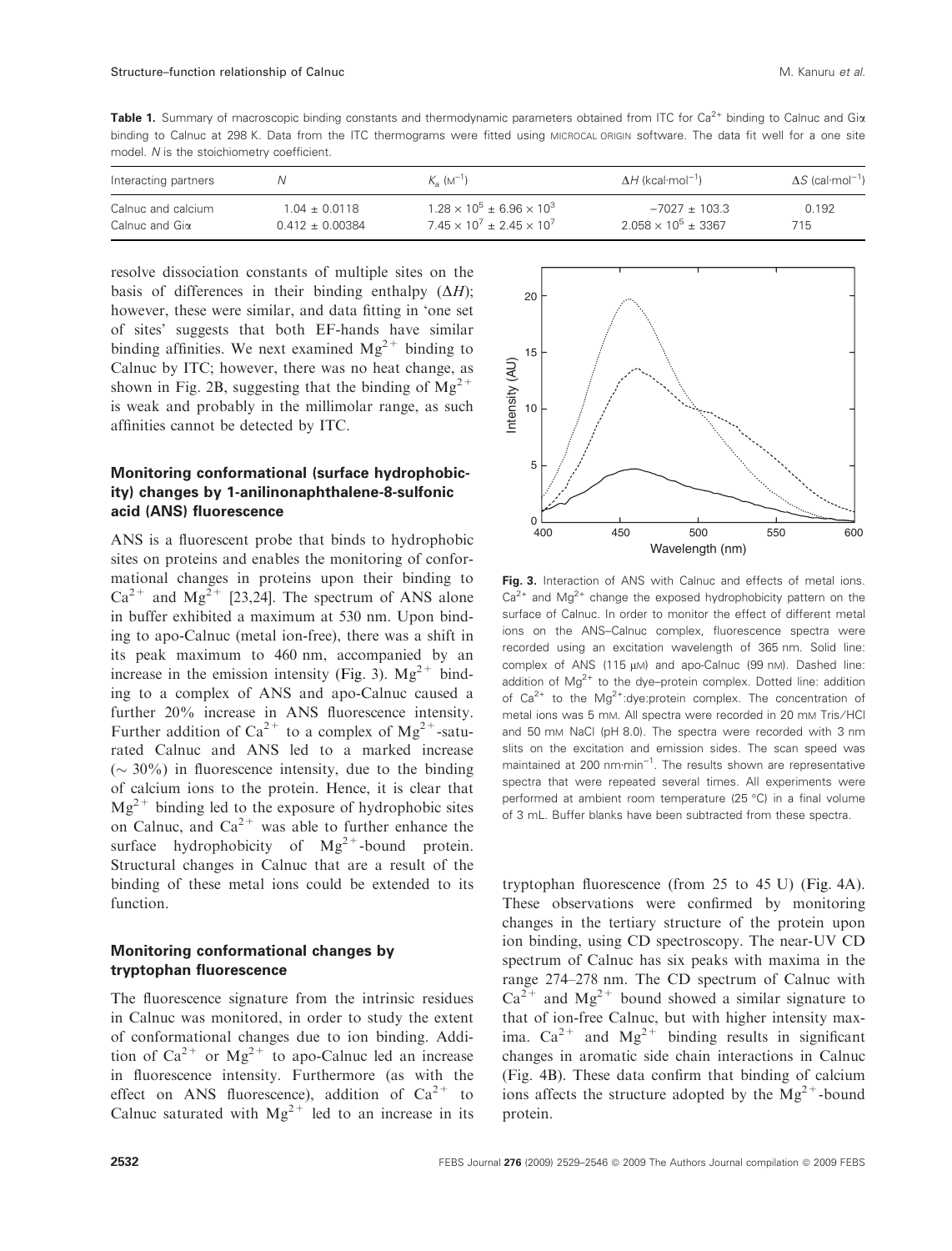#### Protein–protein interactions

We also studied the interaction of Calnuc with the a-subunit of GDP-bound G-protein in the presence of 2 mm  $Mg^{2+}$ , 2 mm  $Ca^{2+}$ , and 50 µm GDP (Fig. 5). Buffer–Calnuc titration was subtracted from G-protein–Calnuc titration isotherm data to take into account the heat of dilution. Binding isotherm data were used to calculate the lowest  $\chi^2$  value by calculating least squares, and it was taken as the best fit model, fitting was 'one set of sites'. The binding affinity  $(K_d)$  of Calnuc for G-protein was calculated to be 13 nm at 25 °C. Initial binding of Calnuc is endothermic, indicating that it is an entropically driven  $(\Delta S)$  is positive) binding event but not enthalpically favourable, as  $\Delta H$  is positive.

# Stains-all as a  $Ca<sup>2+</sup>$  mimic probe

Next, we used Stains-all as a probe to study the local conformation of the EF-hand  $Ca^{2+}$ -binding sites of Calnuc. Free Stains-all, in 2 mm Mops (pH 7.2) and 30% ethylene glycol, gave an absorption spectrum showing the  $\alpha$ -band at 575 nm and the  $\beta$ -band at 535 nm. Stains-all bound to  $Ca^{2+}$ -binding sites is known to generate the J-band  $(610-650 \text{ nm})$  and/or the  $\gamma$ -band (480–510 nm). Upon binding to Calnuc, the dye displayed prominent J-band and  $\gamma$ -band in both absorption and CD spectra (Fig. 6A,B). Furthermore,  $Ca^{2+}$  'competes off' the dye (attenuating both the J-band and the  $\gamma$ -band), indicating that the dye binds in the EF-hand motif. Binding of  $Mg^{2+}$  caused a decrease only in the  $\gamma$ -band, without disturbing the J-band (Fig. 7A). Although the dye itself did not show any CD spectral signature, it showed a biphasic signature in both the J-band and the  $\gamma$ -band regions (Fig. 6B) on binding to the protein. CD results confirmed the absorbance data:  $Ca^{2+}$  binding is able to attenuate both the J-band and the  $\gamma$ -band, whereas  $Mg^{2+}$  binding affects only the  $\gamma$ -band (Fig. 7B).

Stains-all has been used previously to study protein– protein interactions between mellitin and calmodulin [25]. We used this assay to study the interaction between Calnuc and Gia, and report, for the first time, its physiological consequence. The concentrations of dye and the proteins used are as given in the figure legends. The data are representative, and the experiment was repeated several times. Addition of G-protein a-subunit to the Calnuc–Stains-all complex led to a change in intensity of the J-band (Fig. 8A). The signal intensity of the J-band signature is dependent on the nucleotide-bound state of the G-protein  $\alpha$ -subunit. In the GDP-bound form, the G-protein  $\alpha$ -subunit caused



Fig. 4. Effect of different metal ions on the structure of Calnuc.  $Ca<sup>2+</sup>$  and  $Mg<sup>2+</sup>$  affect the structure of Calnuc differently. Tryptophan fluorescence spectra from Calnuc were recorded by exciting the protein with 295 nm light. (A) A fresh protein sample was used for addition of metal ion in order to study its effect on the structure of the protein. Solid line: apo-Calnuc (0.04 µM). Dashed line: Calnuc with 500  $\mu$ M Mg<sup>2+</sup>. Dotted line: Calnuc with 500  $\mu$ M Mg<sup>2+</sup> and 100  $\mu$ M Ca<sup>2+</sup>. Dash-dot-dash line: Calnuc with 500  $\mu$ M Mg<sup>2+</sup> and 500  $\mu$ M Ca<sup>2+</sup>. All spectra were recorded in 20 mM Tris buffer containing 50 mM NaCl (pH 7.5). Spectra are representative, and the experiments were repeated several times. The excitation light was stopped by a shutter in between spectra in order to minimize photobleaching. All spectra were recorded at 25 °C. (B) Changes in the tertiary structure of the protein upon ion binding as determined using CD. The near-UV CD spectrum of Calnuc has six peaks; the solid line shows the spectra corresponding to apo-Calnuc  $(39 \mu M)$ , and the dotted and dashed lines represent the changes upon addition of  $Ca^{2+}$  (500  $\mu$ M) and Mg<sup>2+</sup> (2 mM), respectively. The inset shows changes in the secondary structure of Calnuc caused by the addition of  $Ca^{2+}$ , and that  $Ma^{2+}$  does not perturb the secondary structure of the protein.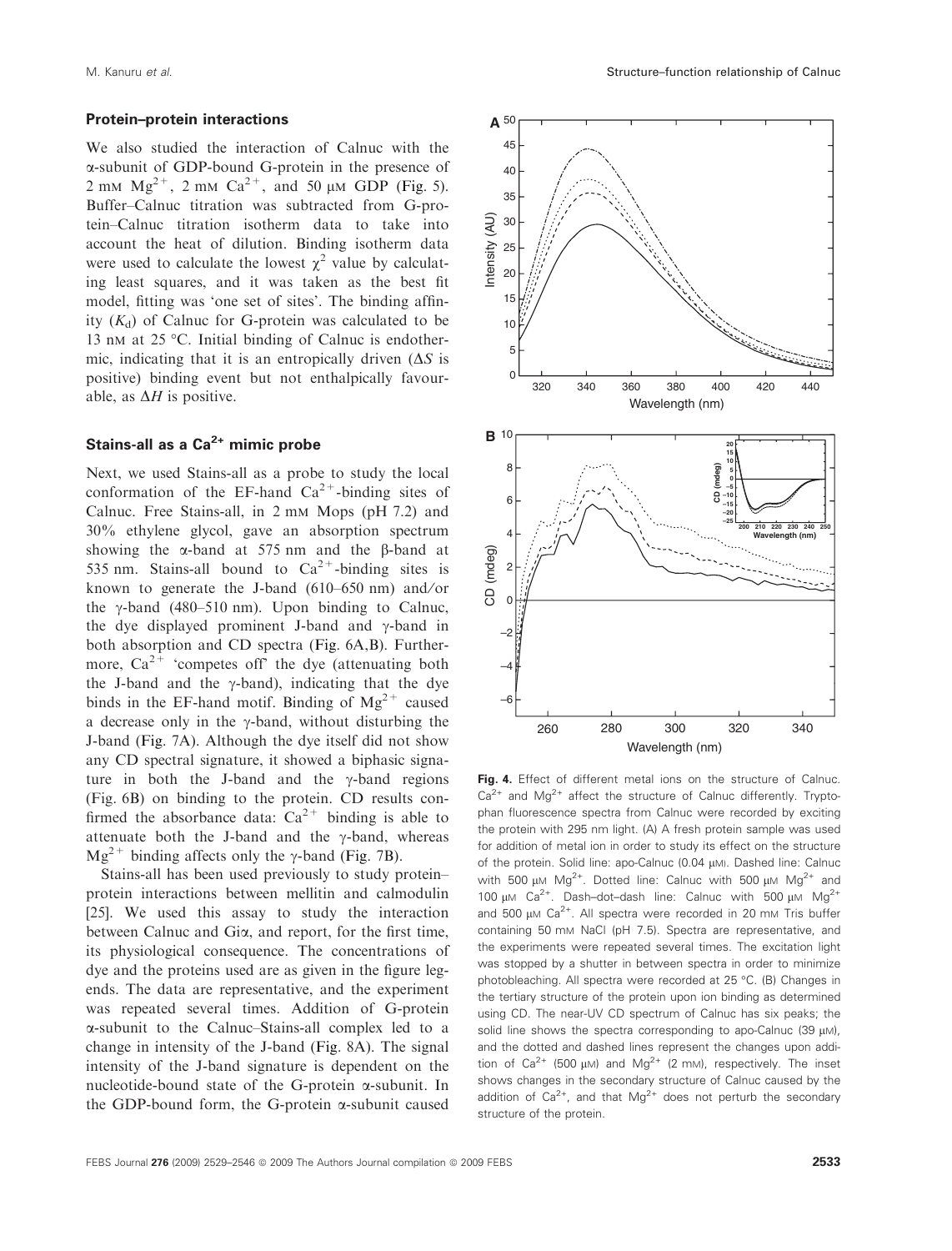

Fig. 5. Titration of Gi with Calnuc. Calorimetric titration of 3  $\mu$ L aliquots of 10 μM Calnuc solution into 80 μM Giα at 30 °C. All solutions were prepared in 20 mm Tris/HCl (pH 7.5) containing 50 mm NaCl, 2 mm CaCl<sub>2</sub>, 2 mm MgCl<sub>2</sub>, and 50  $\mu$ m GDP. A plot of kcal·mol<sup>-1</sup> of heat absorbed/released per injection of Calnuc as a function of the Calnuc/Gi ratio is also shown. The best least-squares fit of the data to a one site model is shown by the solid line.

a small drop in the J-band intensity, whereas the GTPbound form enhanced the intensity of the J-band. Confirmation of this phenomenon was provided by the CD spectral data; no change of the CD signal was observed upon binding with GDP-bound G-protein, whereas an increase in the J-band intensity was elicited upon interaction of Calnuc and GTP-bound G-protein (Fig. 8B). Interestingly, why G-protein binding did not affect the  $\gamma$ -band in CD, is still not known.

# Terbium binding is enhanced by GTP-bound  $\alpha$ -subunit

We used the lanthanide ion, terbium, in order to study the interaction of G-protein with Calnuc. Terbium is generally used as a  $Ca^{2+}$  mimic, because of its size and the fact that it binds in the  $Ca^{2+}$ -binding EF-hand domain [26]. Fluorescence resonance energy transfer from a nearby tryptophan to the lanthanide ion leads



Fig. 6. Stains-all as a  $Ca^{2+}$  mimic probe. (A) Absorption spectra of free Stains-all and the dye complexed to Calnuc. The solid line represents the spectra of dye only  $(1.45 \times 10^{-4} \text{ M})$  in 2 mm Mops buffer (pH 7.2) containing 30% ethylene glycol. The dotted line and dash–dot–dash line represent the dye–Calnuc complex (Calnuc concentration 280  $\mu$ M and 844  $\mu$ M, respectively). Increasing amounts of the protein elicit the J-band (at  $\sim$  650 nm) and  $\gamma$ -band ( $\sim$  500 nm) as a result of the dye binding to the  $Ca<sup>2+</sup>$ -binding sites. The spectra of dye alone and dye–protein complex were recorded at a scan speed of 1920  $n$ m·min<sup>-1</sup> with 2 nm slit widths. All spectra were recorded at 25 °C. The use of 30% ethylene glycol helps to prevent the time-dependent self-aggregation of Stains-all in aqueous solution, a complication that would have interfered with the interpretation of spectral changes. Also, any complications that might arise from photobleaching of the dye were avoided by working, as far as possible, in the dark or in very low levels of light. (B) CD spectra of the dye–Calnuc complex (Calnuc concentration is  $1.76 \mu M$ ). The J-band and  $\gamma$ -band can be seen.

400 450 500 550 600 650 700

γ

Wavelength

–10

CD (mdeg)

B

Absorbance

to its showing fluorescence emission in the visible region ( $\lambda_{\text{ex}} = 295$  nm;  $\lambda_{\text{em}} = 400-560$  nm). Addition of Calnuc (4.7 mm protein to 9  $\mu$ m Tb<sup>3+</sup>) elicited fluorescence from the bound terbium ion in a dose-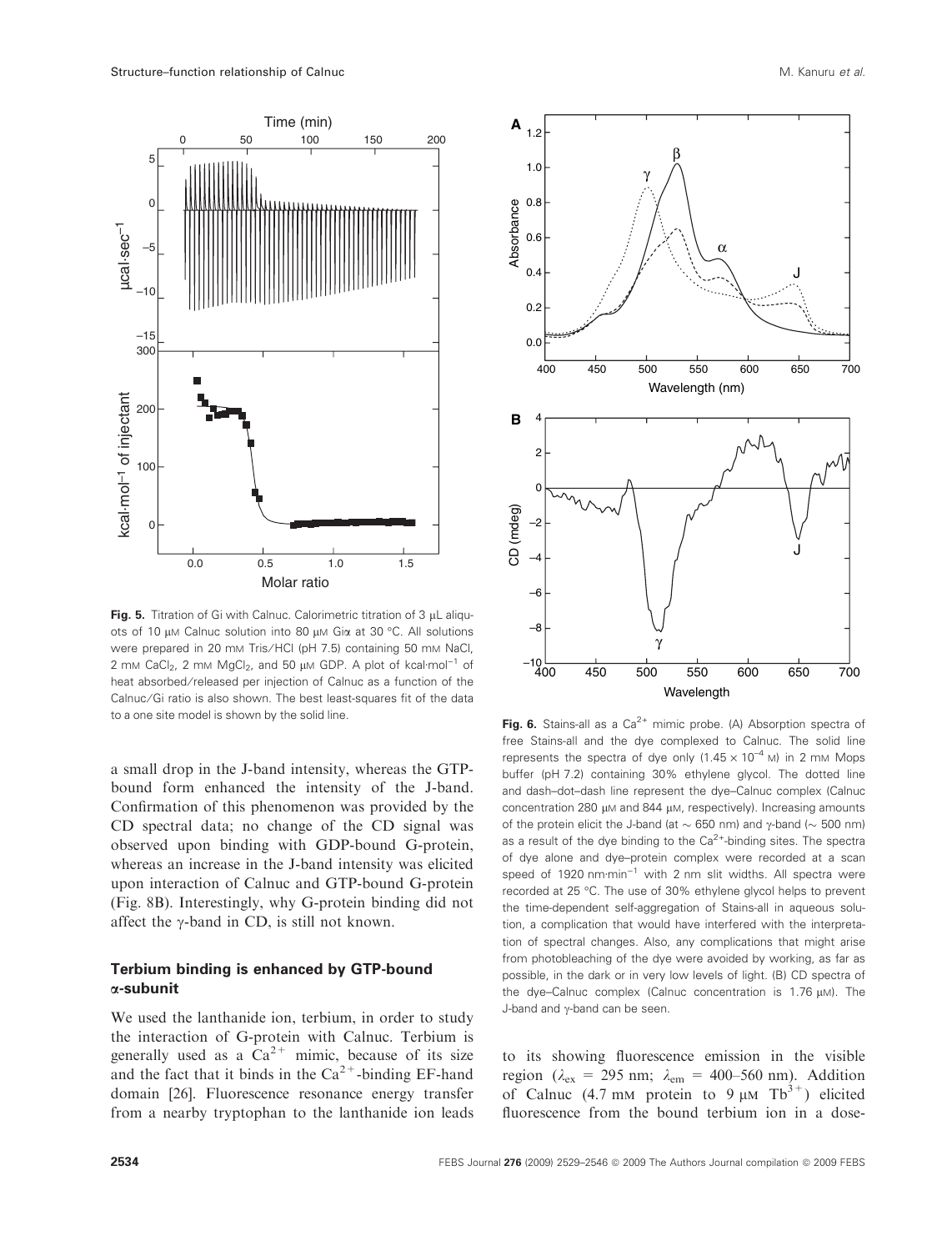

dependent manner ( $\lambda_{em,max}$  at 490 and 545 nm), demonstrating its ability to bind to Calnuc (Fig. 9A). Further addition of G-protein (600  $\mu$ M) to a Calnuc– terbium complex led to changes depending on whether the G-protein had a GDP or a GTP bound to it. GDP-bound  $\alpha$ -subunit led to a drop in the emission intensities of the two resonance energy transfer peaks, whereas addition of GTP-bound  $\alpha$ -subunit increased the emission intensities of these two peaks (Fig. 9B).

tion spectra of the dye–Calnuc complex upon ion binding. In both panels, the solid line represents the free dye (concentration  $2.46 \times 10^{-4}$  M) in 2 mM Mops buffer (pH 7.2) containing 30% ethylene glycol, the dashed line represents the dye–Calnuc complex (Calnuc concentration 110  $\mu$ M), and the dotted line represents the dye–Calnuc complex in the presence of different ions. Whereas  $Ca<sup>2+</sup>$  binds to both of the sites, Mg<sup>2+</sup> seems to be able to bind to only one of the sites. (A) The top panel shows spectral changes induced by the addition of Ca<sup>2+</sup> (100  $\mu$ M); the bottom panel shows spectral changes induced by the addition of  $Mg^{2+}$  (50  $\mu$ M). All experiments were performed at 25 °C. The data shown are representative of experiments performed several times. All complexes of stains with the protein or protein and metal ions were incubated for 45 min before recording of the spectra. (B) Stains-all CD spectra; the solid line represents the dye–Calnuc complex (Calnuc concentration 1.76  $\mu$ M), and the dotted and dashed lines represent the dye–Calnuc complex with  $Ca^{2+}$  (1 mm) and Mg<sup>2+</sup> (2 mm), respectively.

# **Discussion**

A common factor in the etiology of several human diseases is the malfunctioning of the Golgi apparatus as a  $Ca^{2+}$  store [27,28]. In response to agonist stimulation, the Golgi apparatus increases the cytosolic  $Ca^{2+}$ levels, as does the endoplasmic reticulum [29].  $Ca^{2+}$ released from the Golgi apparatus can also modulate the duration and pattern of cytosolic  $Ca^{2+}$  signals [30]. Normal intracellular  $Ca^{2+}$  signals are affected by disruption of the Golgi apparatus [30]. Several molecules with important functions, and normally associated with signal transduction pathways, have been shown to translocate to the Golgi apparatus in response to elevated cytosolic calcium levels, e.g. hippocalcin, neurocalcin, phospholipase C, phospholipase A2, GTPase KRas and Ras guanine nucleotide exchange factor, and RasGRP1 [31–35].

The Golgi apparatus has three  $Ca^{2+}$ -binding proteins – Calnuc [36], Cab45 [37], and P54/NEFA [38] – which play an important role in buffering the  $Ca^{2+}$ . and a  $Ca^{2+}$  pump (secretory pathway  $Ca^{2+}$ -ATPases). Investigations on the function of one of these proteins within the Golgi lumen, Calnuc, are underway. It was shown that overexpression of secretory pathway  $Ca^{2+}$ -ATPases in mammalian cell lines increased Calnuc levels [39]. On the other hand, it was also observed that overexpression of Calnuc led to enhancement of agonist-evoked  $Ca^{2+}$  release [36]. It is therefore very important that the physiological functions of these  $Ca^{2+}$ -binding proteins be understood. In this work, we elucidated the functional significance of the interaction between Calnuc and G-proteins.

Calnuc is one of the two (the other being the photoreceptor centrin) known  $Ca^{2+}$ -binding proteins that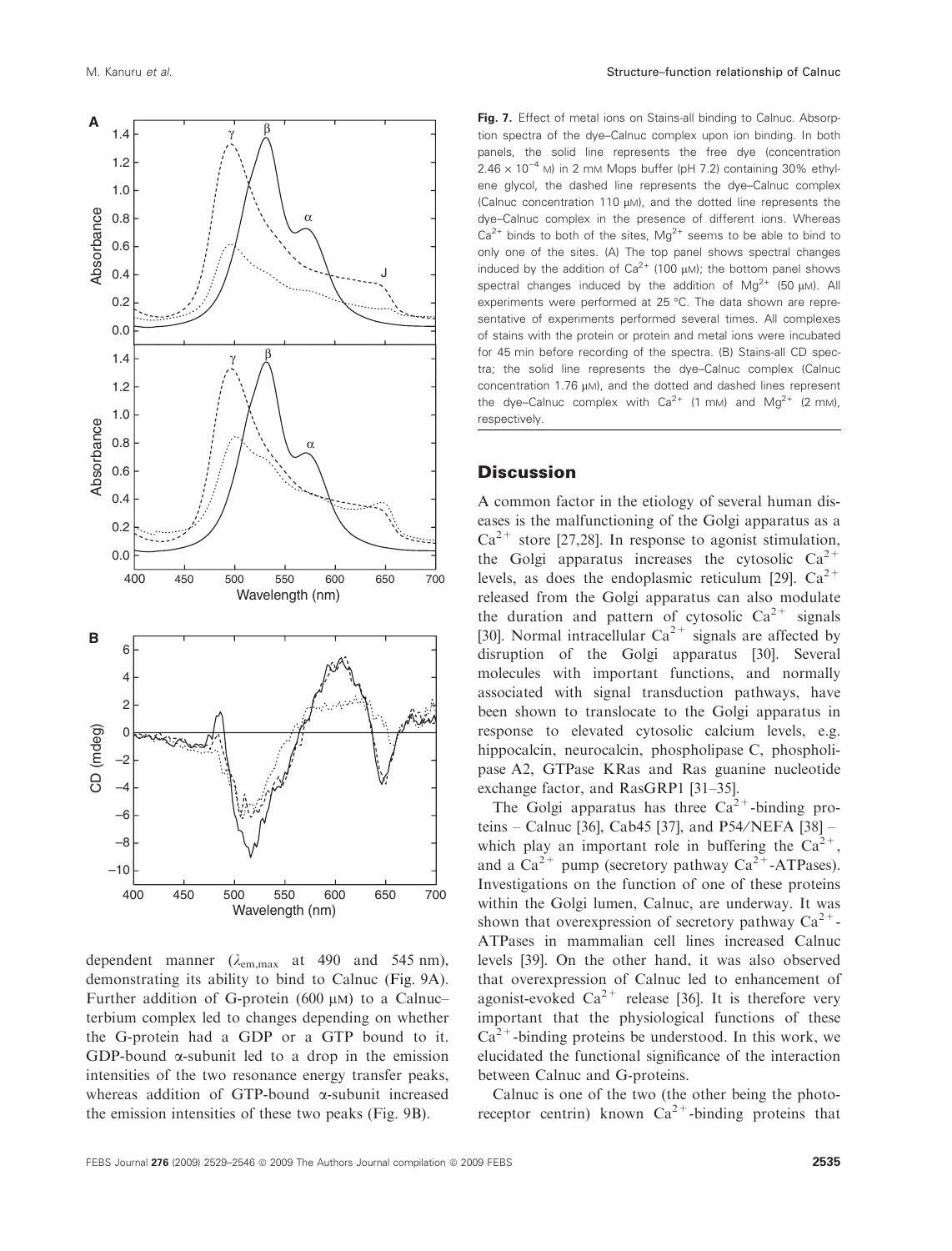

have been reported to interact with the heterotrimeric G-proteins (specifically  $Gi\alpha$ ). The binding site on  $Gi\alpha$ for Calnuc was mapped to the C-terminal region by yeast dihybrid analysis and by using a peptide compe-

Fig. 8. G-protein modulates the  $Ca^{2+}$ -binding ability of Calnuc. The dye Stains-all was used as a  $Ca<sup>2+</sup>$  mimic to monitor the function of the interaction between Calnuc and G-protein. (A) Top panel: absorption spectra of the dye–Calnuc complex when treated with GDP-bound Gia. The solid line represents dye only (2.46  $\times$  10<sup>-4</sup> M); the dashed line represents the dye–Calnuc (110  $\mu$ M) complex; and the dotted line represents the addition of GDP-bound Gi $\alpha$  (600  $\mu$ M) to the dye–Calnuc complex. The bottom panel shows the absorption spectra of the dye–Calnuc complex when treated with GTPbound Gia. The solid line represents dye only (concentration  $2.46 \times 10^{-4}$  M); the dashed line represents the dye-Calnuc (520 µM) complex; and the dotted line represents the addition of GTP-bound Giα (600 μM) to the dye–Calnuc complex. (B) Stains–all CD spectra. The solid line represents the dye–Calnuc (0.07  $\mu$ M) complex, and, in both the top and bottom panels, the dotted lines represent the dye–Calnuc complex with GTP-bound Gi $\alpha$  (0.74  $\mu$ M) and GDP-bound Gia, respectively. The two dotted lines represent two different experiments performed under identical conditions. For the figures shown in both of the panels, the dye was dissolved in 30% ethylene glycol, in 2 mM Mops buffer. Absorption spectra were recorded at a scan speed of 1920  $nm·min^{-1}$  with 2 nm slit widths. All spectra were recorded at 25 °C. Experiments were performed in dark or dim light conditions. All samples were incubated for 45 min before recording of the spectra.

tition assay [40]. The modular structure of Calnuc (with separate protein-binding and DNA-binding motifs) helps in its interaction with many other important biological molecules, i.e. cyclooxygenase, necdin, and Alzheimer's  $\beta$ -amyloid precursor protein [3-8]. Although the site of interaction on Gia is known, the physiological consequence of the interaction is not known. The functional and structural significance of metal ion binding to the two EF-hand sites on the protein is also not well understood.

In this work, we used various lines of argument to demonstrate that Calnuc acts as an effector molecule for G-proteins and plays an important role in  $Ca^{2+}$ homeostasis in the cell. We provide evidence to establish novel properties of Calnuc that include its structure–function relationship and its possible role in signal transduction pathways as a downstream effector of G-proteins. Sequence alignment of Calnuc from various organisms revealed Calnuc to be a highly conserved protein across species, from *Ciona intestinalis* to *Homo sapiens*, thus reflecting its conserved structure–function relationship*.* The conserved pattern of specific motifs implies that this protein probably has the same functions in all organisms, namely,  $Ca^{2+}$ binding and DNA binding, which are probably aided by the leucine zipper region involved in dimerization of the protein. Five different blocks were observed in these sequences, which revealed a high degree of conservation of specific amino acids in important domains such as the basic DNA-binding region, EF-hands,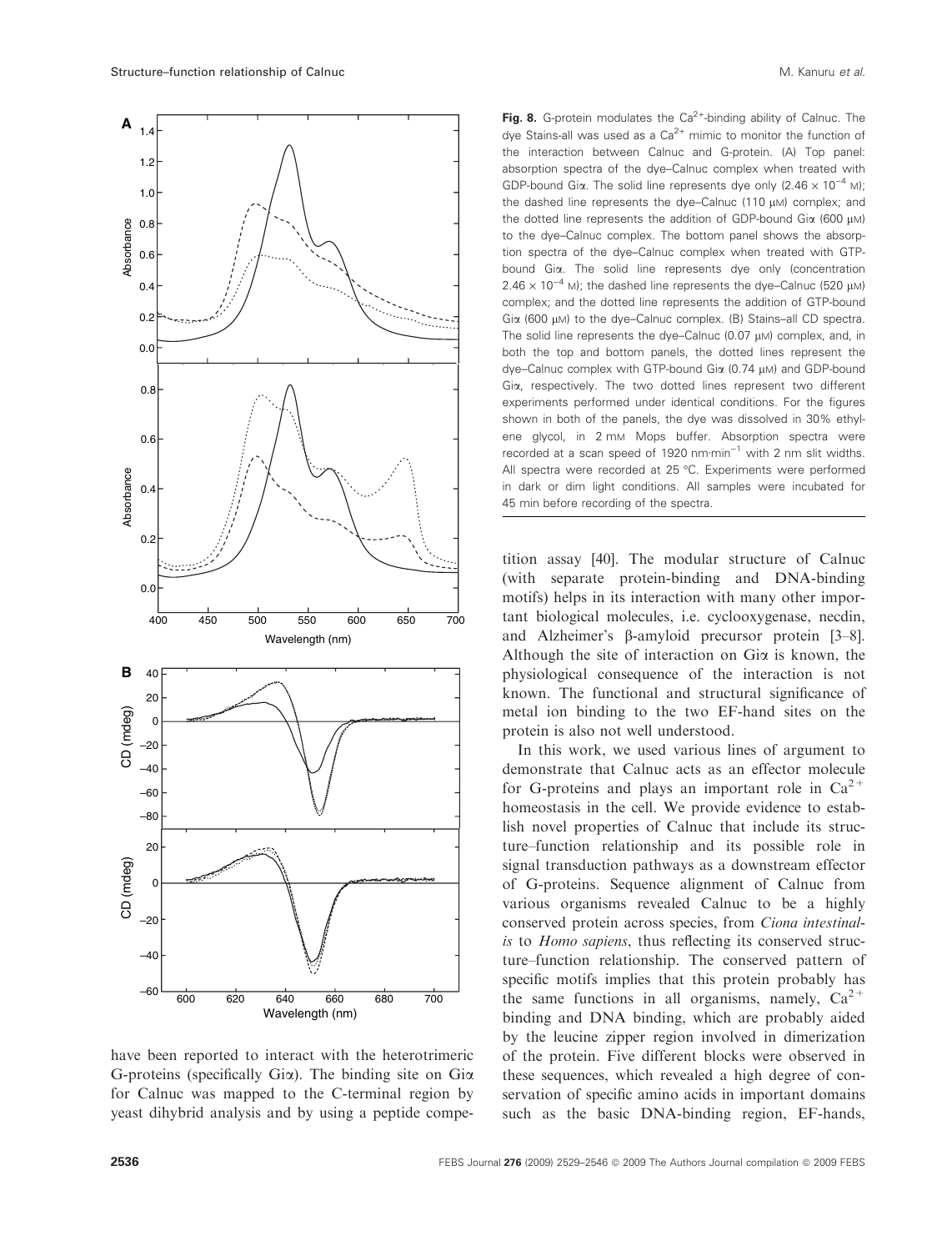$500$ 570 510 520 530 540 550 560 Wavelength Fig. 9. Use of terbium as a  $Ca^{2+}$  mimic probe. The changes in the fluorescence intensity at 545 nm with increase in the concentration of terbium  $(1-9 \text{ u})$  added to Calnuc. The top panel shows the fluorescence spectra of terbium-bound Calnuc (4.7 mM) when treated

with GDP-bound Gi $\alpha$  (600  $\mu$ M). The solid line represents the fluorescence spectra of terbium-bound Calnuc, and the dotted line represents the fluorescence of terbium-bound Calnuc upon binding with GDP-bound Gia, showing a decrease in the intensity at 545 nm. The bottom panel shows the fluorescence spectra of terbiumbound Calnuc (4.7 mm) when treated with GTP-bound Gi $\alpha$  (600  $\mu$ m). The solid line represents the fluorescence spectra of terbium-bound Calnuc, and the dotted line represents the fluorescence of terbiumbound Calnuc upon binding with GTP-bound Gia, showing a fivefold increase in the intensity at 545 nm. The protein sample was in 20 mM Tris buffer excited at 295 nm, and the emission was recorded at 1 and 3 nm for excitation and emission slit widths, respectively. The data are representative of experiments performed several times. All recordings were made at 25 °C.

and the leucine zipper region. This high degree of conservation in these motifs across all species suggests the possibility of conserved functions for this protein in all these organisms, without any species differentiation.

The most conserved region among all the organisms is the G-protein interaction site, indicating the importance of this region and pointing to a role for the protein in signal transduction. Using MSA of Calnuc, a

clear-cut differentiation can be drawn between lower organisms (*C. intestinalis*, *Ciona savignyi*, *Caenorhabditis elegans*, *Spodoptera frugiperda*, and *Drosophila melanogaster*) and higher organisms (mammals). Moreover, mammals themselves form two subgroups, based on the two isoforms of Calnuc present in them. A phylogram, obtained from all the sequences, clusters lower organisms and mammals as separate groups. The tree consists of two clades, representing clustering of the organisms containing this protein. *Ciona*, *Anopheles*, *Drosophila*, *Spodoptera* and *Caenorhabditis* seem to have evolved from a common ancestor, and the isoforms 1 of Calnuc in mammals, along with *Macaca*, *Oryzias*, *Danio*, *Tetraodon*, *Takifugu* and *Xenopus* share a common ancestor. Gene duplication processes in higher organisms probably led to the expression of two isoforms of Calnuc. Isoform 2 of Calnuc in mammals evolved as a separate group, along with Calnuc from *Gallus*. The phylogram thus shows a clear, distinct and early evolutionary pattern of isoform 1 of Calnuc in mammals. MSA of Calnuc from different organisms reveals that Calnuc is an important evolutionarily conserved protein.

Alignment of EF-hand motifs from all organisms revealed substitution of the conserved Gly and the hydrophobic residues that are necessary (in the loop region) to bind  $Ca^{2+}$  (Table S1). In EF-hand 1, the Gly at position six (inside the domain) has been replaced by Asp/Lys/Asn in *C. savignyi*, *Takifugu rubripes*, *Tetraodon nigroviridis*, and *Anopheles gambiae*, probably attenuating the  $Ca^{2+}$  affinity. The position of the hydrophobic residue is shared by the conserved Leu/Trp residues in all organisms (*C. intestinalis* being an exception, having a Met or Arg)*.* In EF-hand 2, Gly is replaced by Arg, except in *Ciona*, *Aedes aegypti*, *D. melanogaster* and *S. frugiperda*, whereas the hydrophobic residue is Val/Ile in all organisms. Extrapolating the  $Ca^{2+}$ -binding efficiencies of EF-hands in human Calnuc from the literature to the EF-hands in other organisms, it can be said that the  $Ca^{2+}$ -binding efficiencies of the two EF-hands vary in Calnuc from organism to organism [40] (also see Table S1 for comparison of the Calnuc EF-hand sequence with the consensus sequence). The region between the two EF-hands, which is known to bind Gia, seems to be highly conserved in higher organisms (Fig. 1). Secondary structure analysis of this region (TKELEKVYDPKNEEDDMREMEERLRM-REHVMKNDTN) has shown it to be largely unordered in nature. Upon interaction with Gia, this region probably adopts a more defined structure, and transmits structural changes through the entire protein backbone [41].

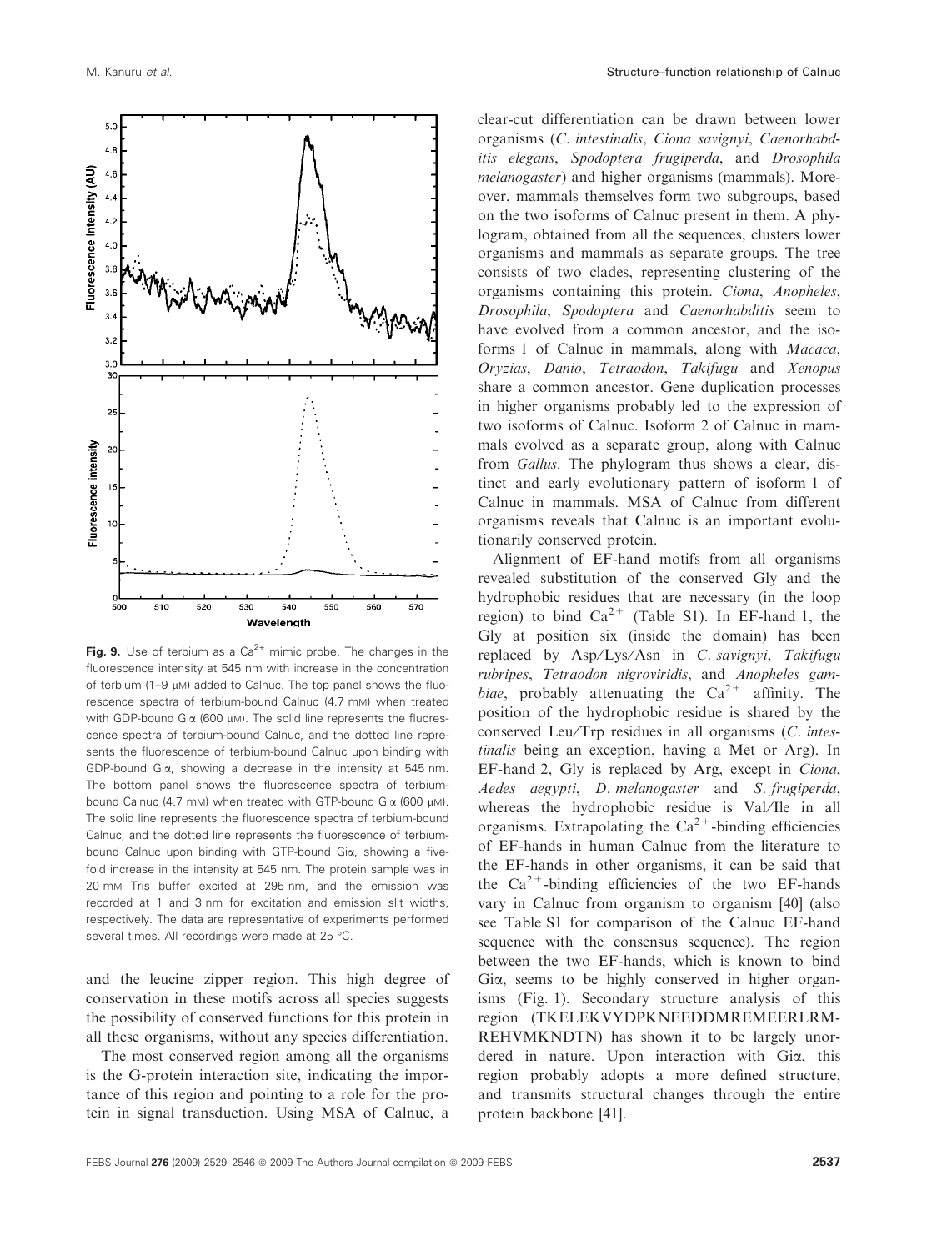Although de Alba and Tjandra have reported the affinities ( $K_d$  of 47 and 40  $\mu$ m) of Ca<sup>2+</sup> for peptides comprising the EF-hands of Calnuc [42], there are no reports of the affinity of the metal ion for the protein as a whole. We show that  $Ca^{2+}$  binds to both sites with equal affinity.  $Ca^{2+}$  elucidates good isotherms (in ITC) and binds to Calnuc with an affinity of  $7 \mu M$  (the data fit best to a single site model) (Table 1).  $Mg^{2+}$ , on the other hand, did not show any isotherms, making it impossible to detect affinities. Although  $Mg^{2+}$ does not show binding affinities in ITC it causes structural changes in Calnuc. To advance our understanding of this phenomenon, we have determined the effect of  $Ca^{2+}$  and  $Mg^{2+}$  on the structure of Calnuc with various techniques.

ANS is a hydrophobic fluorescence probe that binds to protein surfaces and indicates conformational changes. The extent of the structural changes that  $Mg^{2+}$  and  $Ca^{2+}$  induce in Calnuc is evident from observation of the changes in fluorescence of ANS bound to the protein. Although the qualitative changes brought about by the two ions are similar (a rise in intensity),  $Ca^{2+}$  causes changes in the surface hydrophobicity of Calnuc that are twice as great as those caused by  $Mg^{2+}$  (Fig. 3). These results indicate that, although  $Mg^{2+}$  binds Calnuc with very weak affinity, it causes changes in exposed hydrophobic surfaces, leading to structural changes as well.

Intrinsic tryptophan fluorescence is commonly exploited to study local structural changes occurring in proteins [43]. Calnuc has two tryptophans, one of them near EF-hand 1 (amino acid 200) and the other at position 300. We have used the intrinsic fluorescence properties of these two tryptophans to study conformational alterations occurring in Calnuc upon metal ion binding.  $Ca^{2+}$  and  $Mg^{2+}$  binding lead to an increase in the fluorescence intensity of the tryptophans in an ion-dependent fashion.  $Ca^{2+}$  binding leads to a two-fold increase in tryptophan fluorescence as compared to  $Mg^{2+}$ , without any significant shift in  $\lambda_{\text{max,em}}$ . Such changes in fluorescence emission spectral intensities have typically been attributed to conformational changes in the protein molecule. These changes not only confirm the ANS results, but are also supported by tertiary structural changes observed in the near-UV CD spectra. Whereas  $Ca^{2+}$  is known to cause an increase in total helical content in the protein as a whole [44],  $Mg^{2+}$  does not show the same effect.  $Mg^{2+}$  binding to EF-hands has been shown to be physiologically important, and several roles have been proposed, including preventing the overall protein structure from falling apart [45].  $Mg^{2+}$ , being a potent

competitor for the EF-hand ion-binding sites, also frequently plays a role in modulating the affinity of EF-hands for  $Ca^{2+}$  [46]. Changes observed in the tertiary structure upon binding to  $Mg^{2+}$  are half as great as those seen with  $Ca^{2+}$ . The data shown in Fig. 4B indicate that, upon ion binding the aromatic side chains show a high level of packing. These results reiterate the physiological function of both  $Ca^{2+}$  and  $Mg^{2+}$  binding to EF-hand protein, and emphasize that  $Ca^{2+}$  binding leads to further stabilization of the  $Mg^{2+}$ -bound structure. We propose that at least one of the ion-binding sites of Calnuc is of the mixed  $Ca^{2+}/Mg^{2+}$ -binding type.

Stains-all has been shown to be a very effective probe with which to differentiate between kinds of  $Ca<sup>2+</sup>$ -binding proteins [25,47,48]. Caday and Steiner reported a change in the absorption spectral pattern of Stains-all upon binding to  $Ca^{2+}$ -binding proteins, and that it could be displaced by addition of  $Ca^{2+}$  [47]. The emergence of two peaks in the spectrum of Stainsall bound to Calnuc is an indication that, structurally, two distinct types of EF-hand conformations are present in Calnuc. One of the EF-hands may be present in the globular or compact region of the protein (J-band), whereas the other EF-hand may be in the exposed helical region ( $\gamma$ -band) [49].  $Ca^{2+}$ , because of its higher affinity, displaces the dye from the EF-hands (as shown by the disappearance of both the  $\gamma$ -band and the J-band). Magnesium ions on the other hand, behave differently, and seem to have specific affinity for only one of the binding sites.  $Mg^{2+}$  binding reduces the intensities of only the  $\gamma$ -band, and does not cause any change to the J-band.

A comparison of the spectral band pattern properties of Stains-all upon binding to Calnuc with those when it is bound to other classic  $Ca^{2+}$ -binding proteins gives further insights into the functional properties of Calnuc. At high dye/protein molar ratios, calmodulin, troponin C and parvalbumin seem to complex with the dye similarly, and yield the J-band [25]. As the dye/protein ratio is decreased, the J-band is lost in the former two proteins, yielding the  $\beta$ -band and the  $\gamma$ -band, respectively; with parvalbumin, however, the J-band is retained at all stoichiometries. Also, whereas the J-band is replaced by the  $\beta$ -band and the  $\gamma$ -band upon the addition of Ca<sup>2+</sup> to the dye complexes of calmodulin and troponin C, with parvalbumin, the J-band is simply lost and the bound dye is released. In the case of crystallins (eye lens proteins), it has been shown that, whereas  $\beta$ -crystallin generates only the J-band,  $\delta$ -crystallin elicits only the  $\gamma$ -band. These single bands in both proteins can be titrated off by the addition of  $Ca^{2+}$  [49]. It is obvious that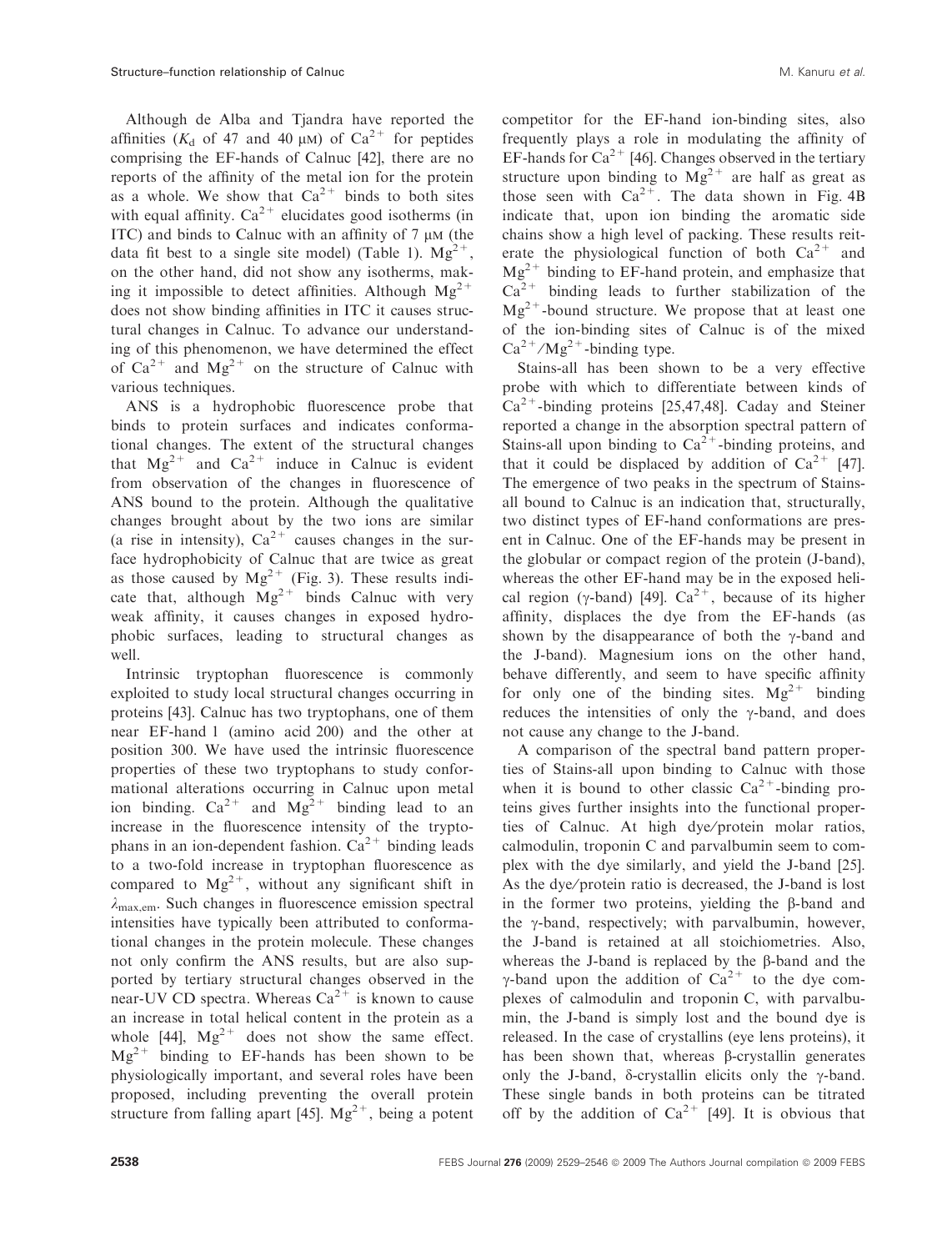$\beta$ -crystallin and  $\delta$ -crystallin behave similarly (show only one band), whereas calmodulin and troponin behave like each other. On the other hand, Calnuc and parvalbumin generate both the J-band and the  $\gamma$ -band, and show similar features. The functions of  $\beta\gamma$ -crystallin and  $\delta$ -crystallin are largely to act as  $Ca^{2+}$  buffers in the eye lens [50,51]. Calmodulin and troponin have been assigned as  $Ca^{2+}$  sensors, and are involved in transducing signals upon binding to  $Ca^{2+}$ . On the other hand, parvalbumin has been designated as a  $Ca^{2+}$  buffer protein [52]. Calnuc seems to be able to generate signals from the dye that both the ' $Ca^{2+}$  sensors' and the ' $Ca^{2+}$  buffers' elicit. From the various features of the dye bound to  $Ca^{2+}$ -binding sites in different proteins, we propose that Calnuc acts both as a  $Ca^{2+}$  buffer and as a  $Ca^{2+}$  sensor, is involved in downstream signal transduction pathways, and hence interacts with G-proteins.

Results from ITC experiments are probably the ultimate proof of interactions between two proteins in solution, and provide a direct route to the complete thermodynamic characterization of protein interactions. Protein–protein interactions are distributed over a large surface area comprising many smaller local interactions. Advances in our understanding of these processes will generate insights into domain interactions. Calnuc and G-protein  $\alpha$ -subunit interact with an affinity of 13 nm. The affinity between these two proteins is in tune with those shown between many other interacting protein partners [53].

Although the sites of interaction of Calnuc on  $G_{i\alpha}$ are known, the lacuna in the present understanding is the physiological role of this interaction. Does Calnuc regulate the activity of G-proteins, or does the G-protein binding lead to release/uptake of  $Ca^{2+}$  by Calnuc? To help reach our goal of understanding the physiological role of the interaction between Calnuc and G-protein, we present here the use of Stains-all as a probe to study protein–protein interactions. It has already been established that Calnuc binds to G-protein a-subunit in both GDP-bound and GTP-bound forms [54]. Addition of G-protein a-subunit to a complex of dye and Calnuc elicits responses that are dependent on whether the G-protein is in the GDPbound (off state) or GTP-bound (on state) form. Interaction with GDP-bound G-protein leads to a drop in the J-band, indicating that such an interaction leads to the release of  $Ca^{2+}$  by Calnuc. GTP-bound G-protein, on the other hand, causes a huge increase of the J-band, showing that interaction with an activated G-protein leads to an uptake of  $Ca^{2+}$  by Calnuc.

Terbium is also extensively used as a  $Ca^{2+}$  mimic [24]. Fluorescence resonance energy transfer from any

tryptophan residue near the EF-hand  $Ca^{2+}$  site leads to the lanthanide ion showing fluorescence emission in the bound state. Calnuc shows binding to terbium, and the emergence of an emission peak at 545 nm can be observed that is due to fluorescence resonance energy transfer. Not surprisingly, however, the intensity of the 545 nm peak (after equilibrium saturation is achieved by Calnuc) is modulated by the interaction with G-protein. Upon binding to GDP-bound G-protein  $\alpha$ -subunit, the terbium bound to Calnuc is released, as indicated by a drop in the peak intensity. Binding to the GTP-bound form of G-protein leads to huge uptake of the ion, as indicated by the rise in the intensity of emission.

# Hypotheses for increased  $Ca<sup>2+</sup>$  binding to Calnuc

In order to explain the increased binding of  $Ca^{2+}$  to G-protein bound Calnuc, we suggest the following four possible mechanisms.

The first is adoption of the c2 domain structure by Calnuc. Table 2 shows sequence comparisons between proteins classically known to adopt the c2 domain for binding to  $Ca^{2+}$  and Calnuc. In proteins containing c2 domains, the  $Ca^{2+}$ -binding sites are formed primarily by the side chains of Asp, which serve as bidentate ligands for two or three calcium ions [55]. Notably, solution and crystal structure data show the involvement of Asn, Ser and backbone carbonyl groups also. These essential amino acids could be widely separated in the primary sequences. A well-conserved distribution of Asp residues is observed in Calnuc, matching the distribution in other c2 domain-containing proteins. These amino acids probably coordinate with calcium ions. A scan of the amino acid sequence of Calnuc shows the presence of a phosphatidylserinebinding domain YHRYLQEVIDVLETDGHFREKL-QAA(25–49) that provides further support for the possible presence of a c2 domain-like  $Ca^{2+}$ -binding site (MOTIFSCAN on http://www.expasy.org).

The second possible mechanism by which G-proteinbound Calnuc binds more calcium ions is by adopting an annexin-like structure. Table 3 shows the consensus sequence of the annexin domain that helps in the adoption of a structure that is able to bind  $Ca^{2+}$ . Replacement by other amino acids that retain the ability to adopt the required structure is also shown by the properties of their side chains. It can be observed that amino acids in Calnuc share 80% functional homology with the consensus sequence, and might play a role in increased  $Ca^{2+}$  binding.

The third possibility is the 'chromogranin and salivary acidic proline-rich protein' type of  $Ca^{2+}$ -binding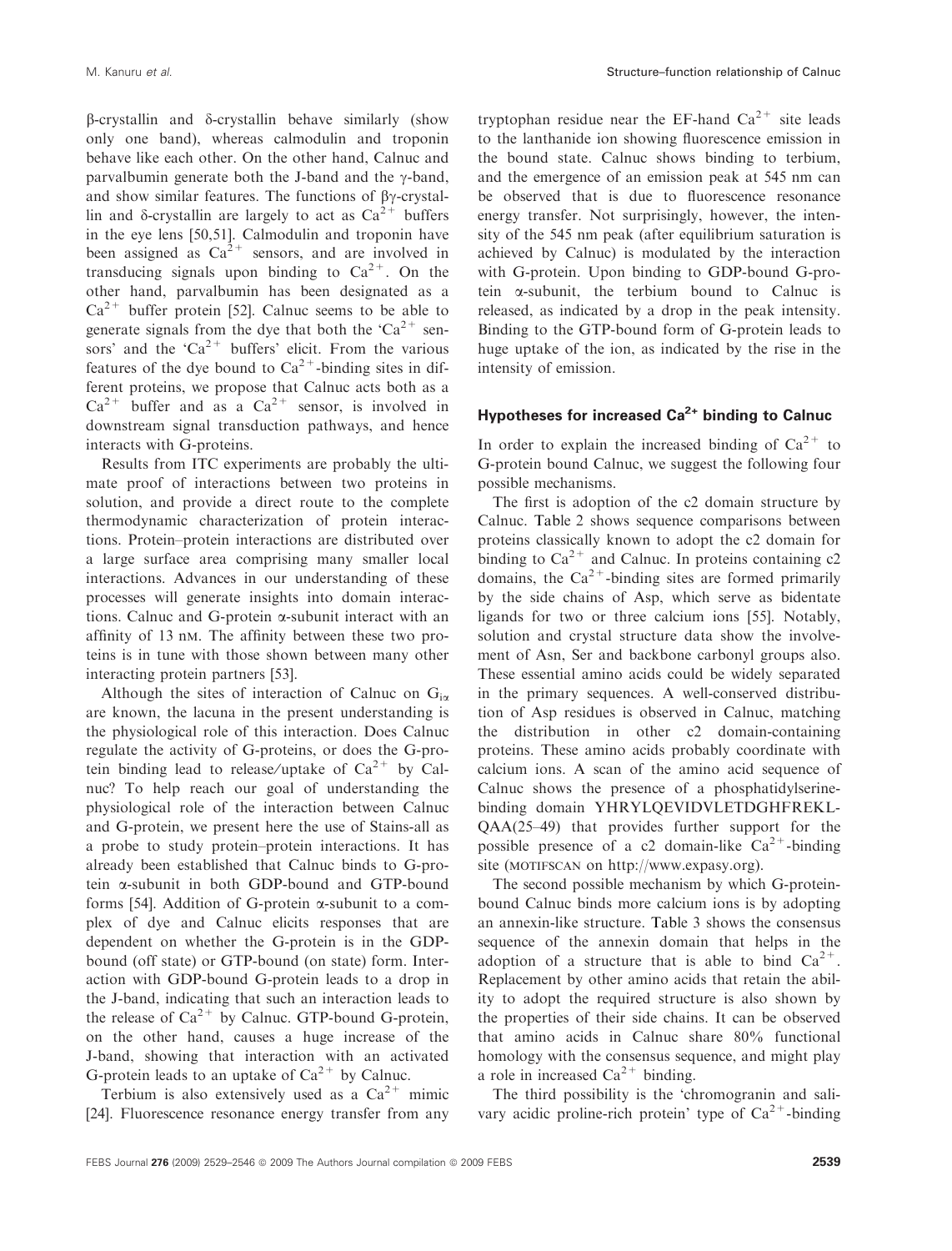Table 2. c2-like domains of Calnuc. Bold letters indicate conserved amino acid residues.

|                          | Strand 1        |   |              |                  |     |   |   |  | Strand 2 |          |   |   |              |   |           | Strand 3 |    |           |           |    |    |   |   |    |                  |   |
|--------------------------|-----------------|---|--------------|------------------|-----|---|---|--|----------|----------|---|---|--------------|---|-----------|----------|----|-----------|-----------|----|----|---|---|----|------------------|---|
| Synaptotagmin            | G               | Κ |              |                  |     | S |   |  |          | G        |   |   | Ω            | А | А         | E.       |    | D         | D         | Р  |    |   |   |    | E                |   |
| Protein kinase Cα        | G               | R |              | v                |     |   |   |  |          |          |   | R | D            | А | К         | Ν        |    | D         | D         | P  |    |   |   |    |                  |   |
| Phospholipase $\gamma$ 1 |                 |   |              |                  |     |   |   |  |          | F.       |   |   | G            | А | R         | Н        |    | N         | C         | P  | ⊢. |   | ⊢ |    | F                | V |
| Calnuc                   | G <sup>56</sup> | K |              | S                | R E |   |   |  |          |          |   |   | $\sqrt{205}$ | W | E         | F        |    | D         | $D^{251}$ | P  |    | Ν | E | F. | Ð                | D |
|                          | Strand 4        |   |              |                  |     |   |   |  |          | Strand 5 |   |   |              |   |           |          |    | Strand 6  |           |    |    |   |   |    |                  |   |
| Synaptotagmin            | Р               |   |              |                  |     |   |   |  |          |          | М | А |              |   | D         | F        | D  | D         |           |    | G  |   |   |    |                  |   |
| Protein Kinase Cα        | P               | Ω | M            | F                |     |   |   |  |          |          |   | F |              | W | D         | W        | D  | D         | F         | N  | G  |   | F |    |                  |   |
| Phospholipase $\gamma$ 1 | P               | V | W            | F                | н   |   |   |  |          | R        | F |   | $\vee$       | ٧ | Е         | F        | D  | N         | F         |    | А  |   | F |    |                  |   |
| Calnuc                   | $p^{313}$       | A | $\checkmark$ | F <sup>395</sup> | н   | P | D |  |          |          |   |   |              |   | $D^{410}$ | $\Omega$ | KE | $D^{415}$ |           | S. | Е  |   |   |    | L <sup>421</sup> |   |

Table 3. Consensus sequence of the annexin domain and that of the probable annexin-like domain in Calnuc. The grouping of amino acids into classes and class abbreviations (the key) used within consensus sequences are as follows: o, alcohol (S and T); l, aliphatic (I, L, V); (.), any (A, C, D, E, F, G, H, I, K, L, M, N, P, Q, R, S, T, V, W, Y); a, aromatic (F, H, W, Y); c, charged (D, E, K, R); h, hydrophobic (A, C, F, G, H, I, K, L, M, R, T, V, W, Y); -, negative (D, E); p, polar (C, D, E, H, K, N, Q, R, S, T); +, positive (H, K, R); s, small (A, C, D, G, N, P, S, T, V); t, turn-like (A, C, D, E, G, H, K, N, Q, R, S, T). As can be seen, there is very homology ( $\sim$  80%) among the properties of the amino acids in Calnuc (marked in bold) required for it to adopt an annexin-like structure. The consensus sequence table was taken from http://smart.emblheidelberg.de.

| Annexinconsensus GTNE QAIIDVLTKRSNTQRQQIAKSFKAQFGKD-LTETLKSELSGKFE-RLIVAL      |                                                          |  |  |  |  |  |  |  |  |  |  |  |  |  |  |  |  |  |
|--------------------------------------------------------------------------------|----------------------------------------------------------|--|--|--|--|--|--|--|--|--|--|--|--|--|--|--|--|--|
| Consensus/80% GTs-thlhplhspRst.ph.tltttatp.htps.L.ptltt-hsGphc.chllhl          |                                                          |  |  |  |  |  |  |  |  |  |  |  |  |  |  |  |  |  |
| Consensus/65% GT-Epsliciis o Roph phpplppt Ypptau +s. L. csips-h S Gcac. chils |                                                          |  |  |  |  |  |  |  |  |  |  |  |  |  |  |  |  |  |
| Consensus/50% GTDEssLIcILsoRSsscIppI+psYccpaGKs.LccsIcu-TSG-ac.+ILLu           |                                                          |  |  |  |  |  |  |  |  |  |  |  |  |  |  |  |  |  |
| Calnuc                                                                         | DTNQDRLVTLEEFLASTQRKEFDTGEGWETVEM-YTEEELRRFEEELA-R LE AQ |  |  |  |  |  |  |  |  |  |  |  |  |  |  |  |  |  |

mechanism [56,57]. The presence of many acidic residues interspersed with Pro and Gly residues in the structure was shown to help in  $Ca^{2+}$  binding in both these proteins. Human and rat Calnuc have  $\sim 68$  Glu residues ( $\sim 15\%$ ), 29 Asp residues ( $\sim 7\%$ ), 20 Pro residues ( $\sim 6\%$ ), and 16 Gly residues ( $\sim 4\%$ ), out of a total of 435 amino acids. Upon interaction with Gia, these residues could be brought close to each other, eventually adopting a structure that can bind  $Ca^{2+}$ .

The fourth possibility is formation of a pseudo-EF hand: Zhou *et al.* have used sequences from S100 and S100-like proteins to predict pseudo-EF-hand-like structures (with a positive predictive value of 99% and a sensitivity of 96%) that are generally N-terminal to the existing EF-hand  $Ca^{2+}$ -binding sites [58]. They have proposed that a consensus sequence of the pattern (LMVITNF)-(FY)-x(2)-(YHIVF)-(SAITV)-x(5,9)-(LIVM) x(3)-(EDS)0-(LFM)-(KRQLE) will form a pseudo-EF-hand  $Ca^{2+}$ -binding site. In Calnuc, the sequence following residue 63 is  $DF^2VSH^5HV^6RTKLDEL^*$ KRQE #VSR (amino acids that match the residues in the consensus sequence are underlined; superscript numbers correspond to the residue number in the consensus sequence; \*residue following after a gap of five to nine

amino acids; # residue following a three residue gap). His at position 6 and Val and Ser at positions 19 and 20 are amino acids that are extra in the Calnuc sequence. This sequence mostly has the required amino acids to be able to form a  $Ca^{2+}$ -binding site. The sequence is also positioned N-terminal to the first EF-hand domain. In this regard, it is notable that *D. melanogaster* Calnuc has been predicted to have an additional EF-hand domain at a similar position [59].

Association of two proteins and the establishment of a tight complex are fundamental to any signal transduction process. Thermodynamic analysis of binding complexes has shown much promise for providing a more detailed understanding of the binding process and the reasons underlying the architecture of binding sites. An interaction between two proteins involves large surfaces, with electrostatic forces, hydrophobic forces, hydrogen bonding etc. all playing important roles at the same time, making it extremely complicated to analyze. ITC was used to determine the affinity of the interaction between Calnuc and G-protein a-subunit. For the interaction, a  $K_d$  of 13 nm was determined. The affinity determined is in the same order of magnitude as observed in other protein–protein interactions [53].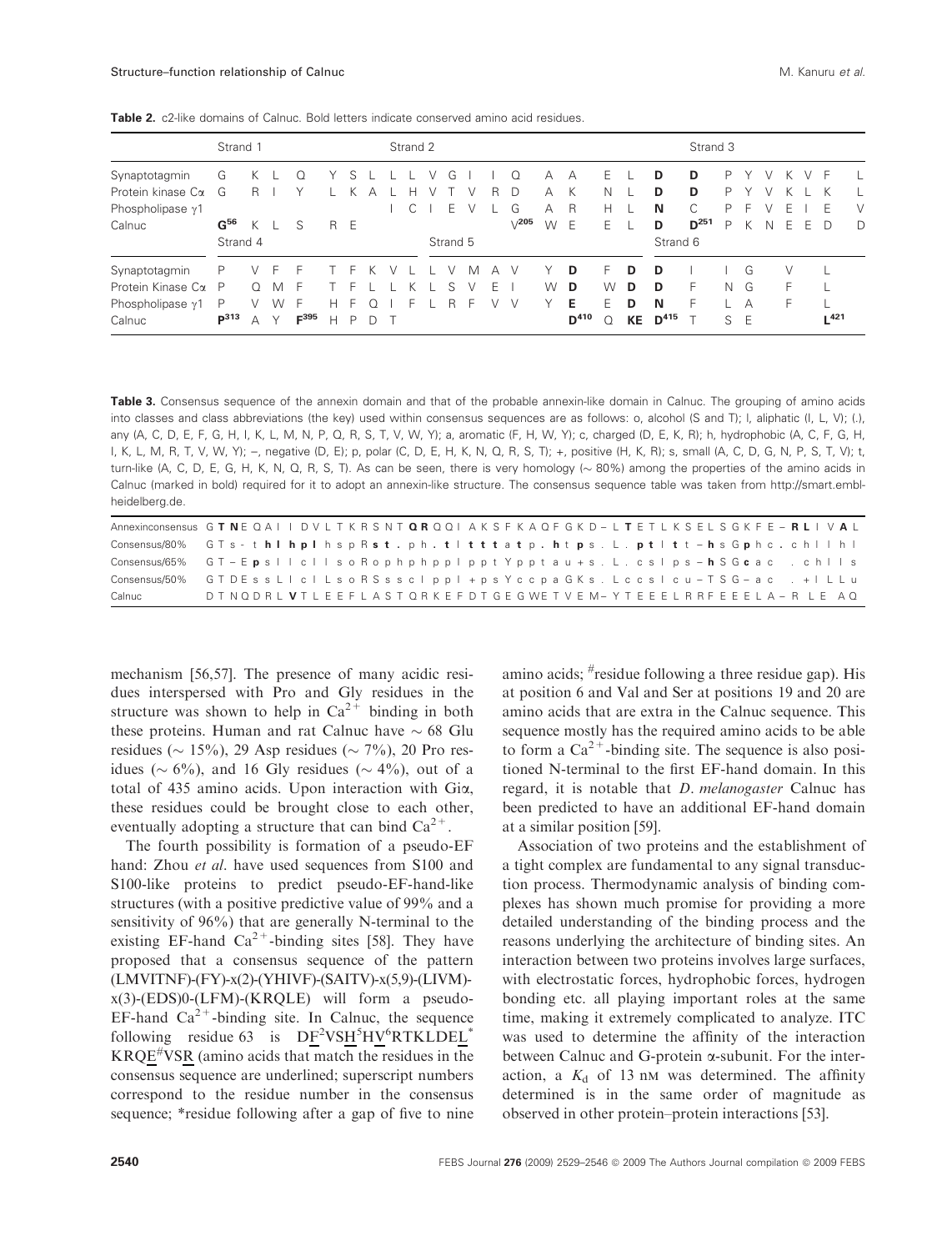These observations prompt us to suggest that Calnuc plays a dual role in the cell: that of a  $Ca^{2+}$  buffer and that of a  $Ca^{2+}$  sensor. This is probably also why it is targeted to both the Golgi membranes and the cytoplasm. On the Golgi membranes, where it is colocalized with G-proteins, it plays the role of a signaling molecule. Its physiological function is to act as a downstream effector of G-proteins, its function being governed by whether the G-protein is in an 'on state' [being activated by receptors, e.g. OA1 G-protein-coupled receptor (GPCR)], or in an 'off state'. In the cytoplasm, it acts as a  $Ca^{2+}$  buffer, controlling and maintaining the concentration at static/normal levels (Fig. 10).

# Experimental procedures

Tris buffer, Sephadex G-75, 12 kDa cut-off dialysis membranes, ethylene glycol, ANS and Stains-all were purchased from Sigma Aldrich (St Louis, MO, USA). All other chemicals were purchased locally and were of the highest purity.



**An illustration of calnuc bound to Galpha in the off-state (GDP bound form)**



**An illustration of calnuc bound to Galpha in the on-state (GTP bound form)**

Fig. 10. A model for the physiological role of G-protein–Calnuc interactions. The model schematic diagram shows all of the possible interactions between Calnuc and G-proteins. (A) The initial state of the cell before the interaction. The heterotrimeric G-proteins are found coupled with the membranes, and are in the 'off' state. Some of the Calnuc expressed is present in the cytoplasm. (B) Calnuc might interact with the Gia that is in the 'off' state (GDP-bound state). This Calnuc–G-protein complex might be coupled with the receptor bound to a membrane of an organelle, resulting in the release of  $Ca^{2+}$ . (C) The same scene as in (A). Calnuc might interact with the Gi $\alpha$  that is in the 'off' state (GDP-bound state), which is still coupled with the GPCR in the membrane, resulting in the release of  $Ca<sup>2+</sup>$ . (D) Calnuc interacts with the Gi $\alpha$ that is now in the 'on' state (GTP-bound state, activated by the ligand-bound GPCR). Ligand activation of the GPCR leads to receptor-mediated activation of the G-protein, in which GTP replaces the bound GDP, and therefore detachment of the  $\alpha$ -subunit from the receptor/membrane. Activated Gi $\alpha$  binds to Calnuc, leading to the uptake of  $Ca^{2+}$ . The illustration represents the data in the literature, that Calnuc is able to interact with both GDP-bound and GTP-bound G-protein, as well as our findings that its interaction with activated G-protein leads to an increased uptake of  $Ca^{2+}$ . Therefore, the physiological function of Calnuc is not only to maintain  $Ca^{2+}$  homeostasis in the cell, but also to act as a signaling molecule downstream of G-proteins.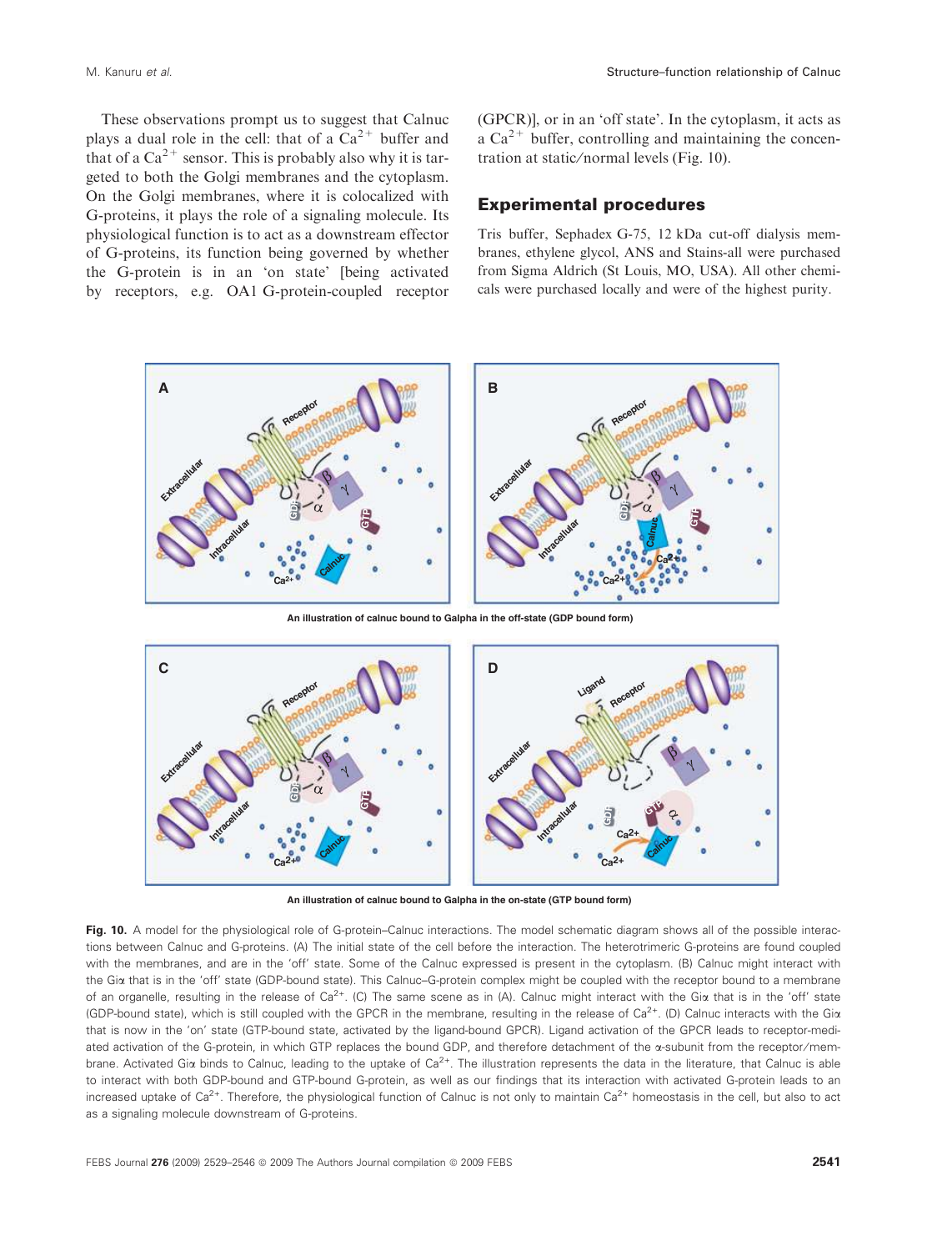#### Retrieval of sequences

The homologene database (http://www.ncbi.nlm.nih.gov/ HomoloGene) of the National Center for Biotechnology Information (NCBI) was queried for 'nucleobindin'. Also, ensembl human gene view (http://www.ensembl.org/ Homo\_sapiens/index.html) was 'mined' extensively to collect protein sequences orthologous to nucleobindin gene product from *H. sapiens*. MUSCLE was used to align the amino acid sequences of the proteins [60]. CLUSTALW aligned MSA was used to construct the phylogram, using the neighbor joining method and by ignoring gaps. The motifscan database was used to search and predict different motifs present in the primary structure of human Calnuc. Checking for degree of conservation of motifs in Calnuc across all these species was performed using blocks (http://blocks.fhcrc.org).

#### Overexpression and purification of Calnuc

cDNA of rat Calnuc cloned into pET28a was a kind gift from S. Menon (Rockefeller University, New York, NY, USA). The clone was further verified by performing PCRbased sequencing and matching with the cDNA sequence of Calnuc. This clone lacked the sequence comprising the first 31 amino acids at the N-terminus, most of which codes for a signal peptide. The protein has a His-tag at the N-terminus that is removable by precision protease. The cDNA clone for Gia in pET28b was a kind gift from T. P. Sakmar (Rockefeller University, New York, NY, USA). This clone was also sequenced, and its nucleotide sequence was confirmed. Calnuc and Gia were expressed in BL21(DE3) by inducing the cells with 100  $\mu$ M isopropyl-thio- $\beta$ -D-galactoside at 37 °C for 6 h at a bacterial density of  $D_{600 \text{ nm}} \geq 0.6$ . The cells were harvested by centrifugation at 18 500  $g$  for 5 min at 4 °C.

To purify His6-Calnuc and G-protein a-subunit (GDP was added in all the buffers), the respective cell pellet was resuspended in 20 mm Tris/HCl, 300 mm NaCl, 2 mm CaCl<sub>2</sub>, and  $2 \text{ mm } MgCl<sub>2</sub>$  (pH 8.0) (resuspension buffer), and sonicated using an ultrasonicator (Vibracell Sonics and Materials, Inc. Newtown, CT, USA). The cell suspension was then centrifuged at  $4 \text{ }^{\circ}$ C (18 500 g for 45 min). The supernatant was loaded on to a  $Ni^{2+}$ -nitrilotriacetic acid agarose (Qiagen, Hilden, Germany) column equilibrated with 20 mm Tris/HCl, 300 mm NaCl,  $2 \text{ mm }$ CaCl<sub>2</sub>, and  $2 \text{ mm }$ MgCl<sub>2</sub> (pH 8.0) (equilibration buffer). The column was washed with wash buffer A (20 mm Tris/HCl, 300 mm NaCl, 2 mm  $CaCl<sub>2</sub>$ , 2 mm  $MgCl<sub>2</sub>$ , 10 mm imidazole, pH 8.0) and then with wash buffer B (20 mm Tris⁄ HCl, 300 mm NaCl, 2 mm CaCl<sub>2</sub>, 2 mm MgCl<sub>2</sub> 50 mm imidazole, pH 8.0). Protein was eluted with 20 mm Tris/HCl, 300 mm NaCl, 2 mm CaCl<sub>2</sub>,  $2$  mm  $MgCl<sub>2</sub>$ , and 300 mm imidazole (pH 8.0) (elution buffer), and 1 mL fractions were collected. The fractions with the maximum protein content [as detected by SDS/PAGE (12%) gel] were pooled and dialyzed against sample buffer

(20 mm Tris/HCl, 50 mm NaCl, 2 mm CaCl<sub>2</sub>, 2 mm  $MgCl<sub>2</sub>$ pH 8.0) at  $4 °C$ , and subsequently concentrated using an Amicon ultra 30K filter (Millipore Corp., Bedford, MA, USA). His-tag was removed with precision protease and the protein repurified (Fig. S1). The concentration and yield of protein obtained were estimated using Lowry's method [61].

Gel filtration chromatography of the concentrated sample was performed using Sephadex G-75 (Sigma Aldrich), packed to a 150 mL bed volume column and run under gravity flow. The column was washed thoroughly with four to five column volumes of resuspension buffer. Affinity-purified Calnuc (7 mg in 2 mL) was loaded, and three column volumes of 1 mL eluent fractions were collected. Full-length Calnuc, which elutes as the first peak, was pooled, concentrated, and analyzed by 12% SDS/PAGE. When  $Ca^{2+}$ -free Calnuc (apo form) was required, the protein sample obtained was dialyzed against several liters of 5 mm EGTA (Amresco, Solon, OH, USA), and then again against dialysis buffer, over a period of 24 h. Gia was also analyzed for its purity by 12% SDS/PAGE. Both proteins were purified to homogeneity, as shown by a single band on the gel.

### Buffer preparation for  $Ca^{2+}$ -binding studies

Plastic labware was used in place of glass, with soaking and repeated rinsing of all the labware with dilute nitric acid and deionized water from a MilliQ system (Millipore Corp.). For  $Ca^{2+}$ -binding studies, extreme care was taken to remove calcium ions from all the buffers and other solutions. All the solutions were prepared using deionized water passed through a Chelex-100 (Bio-Rad, Richmond, CA, USA) column, to ensure the effective removal of contaminating metal ions.

#### ITC

Dissociation constants were determined from the binding isotherm of  $Ca^{2+}$  and proteins in a VP-ITC calorimeter (MicroCal Inc., Northampton, MA, USA). Ligand and protein solutions were prepared in 20 mm Tris⁄ HCl (pH 7.5) containing 50 mm NaCl, and degassed before use. All titrations were carried out at 30 °C. Calnuc (50  $\mu$ M) in the sample cell was titrated with 60 injections,  $3 \mu L$  each, of 7 mm CaCl<sub>2</sub> solution loaded in the syringe. Similarly, Calnuc (50  $\mu$ M) was titrated against 7 mM MgCl<sub>2</sub>. Appropriate buffer titrations were carried out to determine the heat of dilution, and subtracted from the  $Ca^{2+}$ -binding and  $Mg^{2+}$ -binding thermograms before analysis of the data with MICROCAL ORIGIN 7.0.

Protein–protein interactions and dissociation constants were determined from the binding isotherm of the two proteins in a calorimeter. Calnuc and Gia protein solutions were prepared in 20 mm Tris/HCl (pH 7.5) containing 50 mm NaCl, 2 mm CaCl<sub>2</sub>, 2 mm MgCl<sub>2</sub>, and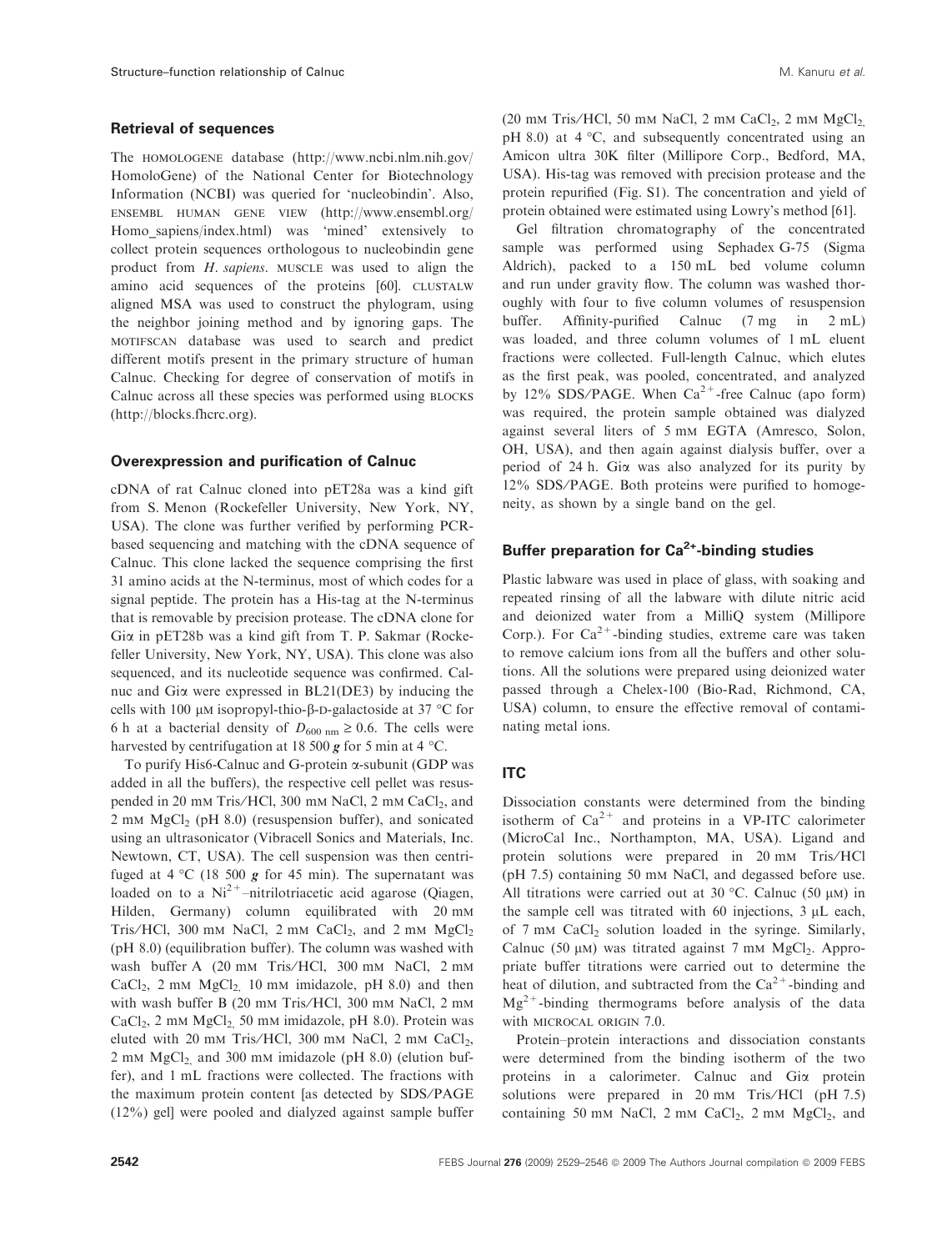50  $\mu$ M GDP. All titrations were carried out at 30 °C. Calnuc (10  $\mu$ m) in the sample cell was titrated with 60 injections,  $5 \mu L$  each, of 80  $\mu$ m Gi $\alpha$  solution loaded in the syringe. Appropriate buffer titrations were carried out under similar conditions to determine the heat of dilution, and subtracted from the protein binding thermograms before analysis of the data.

# Effect of different metal ions on ANS binding to Calnuc

All fluorescence data were recorded in a Jasco FP-6500 spectrofluorimeter. Changes in ANS fluorescence upon interaction with apo-Calnuc and  $Ca^{2+}$ -bound Calnuc were studied by exciting ANS (in 20 mm Tris buffer, pH 8, containing 50 mm NaCl) at 365 nm, and recording the emission spectrum from 400 to 600 nm. Emission and excitation slits were set at 3 nm. For studying the effects of various metal ions, a protein concentration of 99 nm was chosen, such that all of the ANS was in the Calnucbound state. In all of these experiments,  $5 \text{ mm } \text{CaCl}_2$  or  $MgCl<sub>2</sub>$  was used. In the absence of the protein, the fluorescence of ANS was unaffected upon addition of the above-mentioned concentrations of ions (data not shown). All data are representative of experiments performed several times.

### Effects of different metal ions on tryptophan fluorescence of Calnuc

The effects of  $Ca^{2+}$  and  $Mg^{2+}$  binding to apo-Calnuc were studied. Fluorescence spectra of  $Ca^{2+}$ -bound and apo-Calnuc were recorded in dialysis buffer at ambient temperature. Emission spectra were recorded from 310 to 450 nm, while the sample was excited with light of 295 nm wavelength. Emission and excitation slit widths were set to 3 nm each. Calnuc (0.04  $\mu$ m in 3 mL), saturated with MgCl<sub>2</sub> (50  $\mu$ m), was further titrated with CaCl<sub>2</sub> (up to 500  $\mu$ m) in order to monitor conformational changes in the protein. All spectra were corrected for the contribution of the buffer by subtracting a 'blank' spectrum of only the buffer (recorded under similar conditions).

#### Stains-all assay

Absorption spectral changes of the cationic carbocyanine dye Stains-all can be used to monitor  $Ca^{2+}$  binding. The dye  $(\sim 0.25 \text{ mm})$  was dissolved in 2 mm Mops buffer (pH 7.2) containing 30% ethylene glycol. The exact dye concentration was further established spectrophotometrically using the  $\varepsilon$ -value (M<sup>-1</sup>), at 578 nm, of  $\sim 1.1 \times 10^6$  in 100% ethylene glycol. Stains-all  $(6.1 \times 10^{-5} \text{ M})$  was titrated with apo-Calnuc (46  $\mu$ M), and the dye-protein complex was incubated at 4  $\degree$ C for 45 min before recording of the spectra at room temperature (400–700 nm on a Perkin Elmer UV–visible spectrophotometer Lambda 35 model). The dye was titrated off from the protein by addition of  $1 \text{ mm }$  CaCl<sub>2</sub> or  $2 \text{ mm}$  $MgCl_2$ . Ca<sup>2+</sup>-free buffer was used as blank for all the scans, recorded with 2 nm slits. Interactions between Calnuc and G-protein a-subunit were also monitored using Stains-all as a probe. G-protein a-subunit (either GDP-bound or GTPbound) was added to Calnuc in a final volume of 3 mL, and Stains-all spectra were recorded.

#### Terbium chloride experiments

In experiments using terbium chloride as a  $Ca^{2+}$  mimic. varying concentrations of terbium chloride (1–10 mm) were added to the protein solution in 20 mm Tris buffer. Samples were then excited at 295 nm, and emission was recorded from 450 to 550 nm using Jasco FP6500 fluorimeter. Slit widths of 1 and 3 nm for excitation and emission, respectively, were used, and spectra were recorded at a scan speed of 200  $n$ m·min<sup>-1</sup>. When saturation had been attained, Gia  $(600 \mu)$  bound to either GDP or GTP was added, and its effect was monitored.

#### CD spectroscopy

Far-UV and near-UV CD spectra (for proteins) and visible region spectra (for Stains-all assay) were recorded at room temperature on a Jasco-815 spectropolarimeter with 0.1, 0.5 and 1 cm path length cuvettes, respectively. Appropriate buffer spectra were recorded and subtracted from the protein spectra.

# Acknowledgements

We thank Y. Sharma and Rajeev Raman (CCMB, Hyderabad, India) for help with the ITC experiments, discussions and valuable suggestions. J. J. Samuel and L. M. Balivada are thankful to IIT Madras for providing fellowship. G. K. Aradhyam acknowledges financial support from IIT Madras, CSIR, DST, and DBT.

## **References**

- 1 Kanai Y & Tanuma S (1992) Purification of a novel B cell growth and differentiation factor associated with lupus syndrome. *Immunol Lett* 32, 43–48.
- 2 Lavoie C, Meerloo T, Lin P & Farquhar MG (2002) Calnuc, an EF-hand  $Ca^{2+}$ -binding protein, is stored and processed in the Golgi and secreted by the constitutive-like pathway in AtT20 cells. *Mol Endocrinol* 16, 2462–2474.
- 3 Miura K, Titana K, Kurosawa Y & Kanai Y (1992) Molecular cloning of nucleobindin, a novel DNA-bind-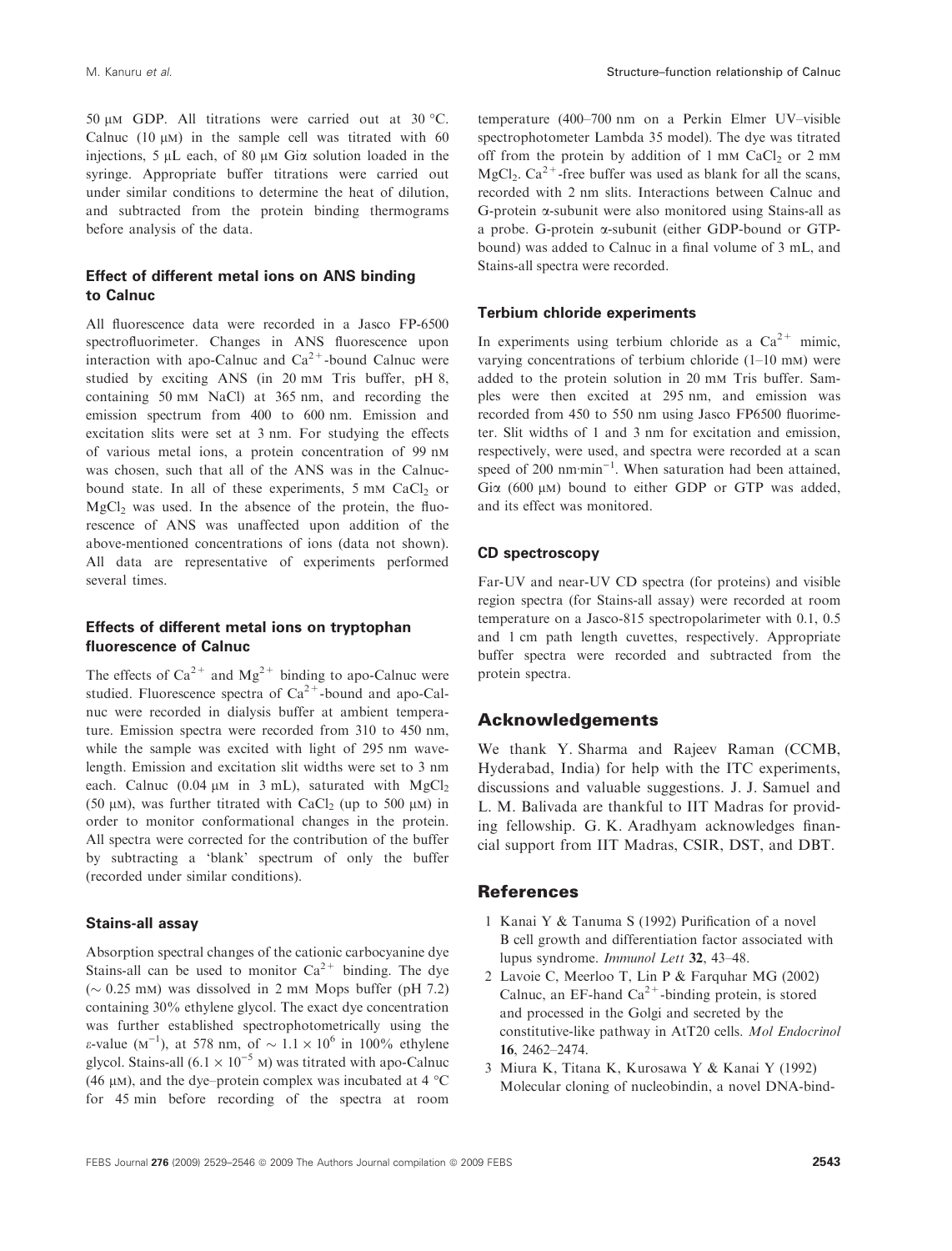ing protein that contains both a signal peptide and a leucine zipper structure. *Biochem Biophys Res Commun* 187, 375–380.

- 4 Kanai Y, Takeda O, Kanai Y, Miura K & Kurosawa Y (1993) Novel autoimmune phenomena induced in vivo by a new DNA binding protein Nuc: a study on MRL⁄ n mice. *Immunol Lett* 39, 83–89.
- 5 Ballif BA, Mincek NV, Barratt JT, Wilson ML & Simons DL (1996) Interaction of cyclooxygenases with an apoptosis- and autoimmunity-associated protein. *Biochem Biophys Res Commun* 196, 729–736.
- 6 Taniguchi N, Taniura H, Niinobe M, Takayama C, Tominaga-Yoshino K, Ogura A & Yoshikawa K (2000) The postmitotic growth suppressor necdin interacts with a calcium-binding protein (NEFA) in neuronal cytoplasm. *J Biol Chem* 275, 31674–31681.
- 7 Lin P, Li F, Zhang Y, Huang H, Tong G, Farquhar MG & Xu H (2007) Calnuc binds to Alzheimer's b-amyloid precursor protein and affects its biogenesis. *J Neurochem* 100, 1505–1514.
- 8 Leclerc P, Biarc J, St-Onge M, Gilbert C, Dussault AA, Laflamme C & Pouliot M (2008) Nucleobindin co-localizes and associates with cyclooxygenase, (COX)-2 in human neutrophils. *PLoS ONE* 3, e2229, doi:10.1371/ journal.pone.0002229.
- 9 Mochizuki N, Hibi M, Kanai Y & Insel PA (1995) Interaction of the protein nucleobindin with G alpha<sub>i2</sub>, as revealed by the yeast two-hybrid system. *Proc Natl Acad Sci USA* 93, 5544–5549.
- 10 Lin P, Yao Y, Hofmeister R, Tsien RY & Farquhar MG (1999) Overexpression of CALNUC (Nucleobindin) increases agonist and thapsigargin releaseable calcium storage in the Golgi. *J Cell Biol* 145, 279–289.
- 11 Mogelsvang S & Howell KK (2006) Global approaches to study Golgi function. *Curr Opin Cell Biol* 18, 438– 443.
- 12 Pinton P, Pozzan T & Rizzito R (1998) The Golgi apparatus is an inositol 1,4,5-trisphosphate-sensitive  $Ca<sup>2+</sup>$  store, with functional properties distinct from those of the endoplasmic reticulum. *EMBO J* 17, 5298–5308.
- 13 Wuytack F, Raeymaekers L & Missiaen L (2003) PMR1/SPCA  $Ca^{2+}$  pumps and the role of the Golgi apparatus as a Ca2+ store. *Pflugers Arch* 466, 148–152.
- 14 Burgoyne RD & Clague MJ (2003) Cacium and calmodulin in membrane fusion. *Biochim Biophys Acta* 1641, 137–143.
- 15 Dolman NJ & Tepikin A (2003) Calcium gradients and the Golgi. *Cell Calcium* 40, 505–512.
- 16 Yamaguchi T, Yamamoto A, Furuno A, Hatsuzawa K, Tani K, Himeno M & Tagaya M (1997) Possible involvement of heterotrimeric G protein in the organization of the Golgi apparatus. *J Biol Chem* 272, 25260– 25266.
- 17 Stow JL, de Almeida JB, Narula N, Holtzman EJ, Ercolani L & Ausiello DA (1991) A heterotrimeric G protein, Gai-3, on Golgi membranes regulates the secretion of a heparan sulfate proteoglycan in LLC-PK1 epithelial cells. *J Cell Biol* 114, 1113–1124.
- 18 Colombo MI, Mayorga LS, Casey PJ & Stahl PD (1994) Evidence of a role for heterotrimeric GTPbinding proteins in endosome fusion. *Science* 255, 1695–1697.
- 19 Hess SD, Doroshenko PA & Augustine GJ (1993) A functional role for GTP-binding proteins in synaptic vesicle cycling. *Science* 259, 1169–1172.
- 20 Sabath E, Negoro H, Beaudry S, Paniagua M, Angelow S, Shah J, Grammatikakis N, Yu AS & Denker BM (2008)  $G\alpha_{12}$  regulates protein interactions within the MDCK cell tight junction and inhibits. *J Cell Sci* 121, 814–824.
- 21 De Vries L & Farquhar MG (2002) Screening for interacting partners for G alpha  $_{13}$  and RGS-GAIP using the two-hybrid system. *Meth Enzymol* 344, 657–673.
- 22 Martin ME, Hidalgo J, Vega FM & Velasco A (1999) Trimeric G proteins modulate the dynamic interactions of PKAII with Golgi complex. *J Cell Sci* 112, 3869– 3878.
- 23 Gabellieri E & Strambini GB (2006) ANS fluorescence detects widespread perturbations of protein tertiary structure in ice. *Biophysics* 90, 3239–3245.
- 24 Mukherjee S, Mohan PM & Chary KV (2007) Magnesium promotes structural integrity and conformational switching action of a calcium sensor protein. *Biochemistry* 46, 3835–3845.
- 25 Caday CG, Lambooy PK & Steiner RF (1986) The interaction of  $Ca^{2+}$ -binding proteins with the carbocyanine dye stains-all. *Biopolymer* 25, 1579–1595.
- 26 Brittain HG, Richardson FS, Martin RB, Burtnic LD & Kay CM (1976) Circularly polarized emission of terbium(III) substituted bovine cardiac troponin-C. *Biochem Biophys Res Commun* 68, 1013–1019.
- 27 Vanoevelen J, Dode L, Raeymaekers L, Wuytack F & Missiaen L (2007) Diseases involving the Golgi calcium pump. *Subcell Biochem* 45, 385–404.
- 28 Missiaen L, Dode L, Vanoevelen J, Raeymaekers L & Wuytack F (2007) Calcium in the Golgi apparatus. *Cell Calcium* 41, 405–416.
- 29 Missiaen L, Van Acker K, Van Baelen K, Raeymaekers L, Wuytack F, Parys JB, De Smedt H, Vanoevelen J, Dode L, Rizzuto R *et al.* (2004) Calcium release from the Golgi apparatus and the endoplasmic reticulum in HeLa cells stably expressing targeted Aequorin to these compartments. *Cell Calcium* 36, 479–487.
- 30 Vanoevelen J, Raeymaekers L, Dode L, Parys JB, De Smedt H, Callewaert G, Wuytack F & Missiaen L (2005) Cytosolic calcium signals depending on the functional state of the Golgi in HeLa cells. *Cell Calcium* 38, 489–495.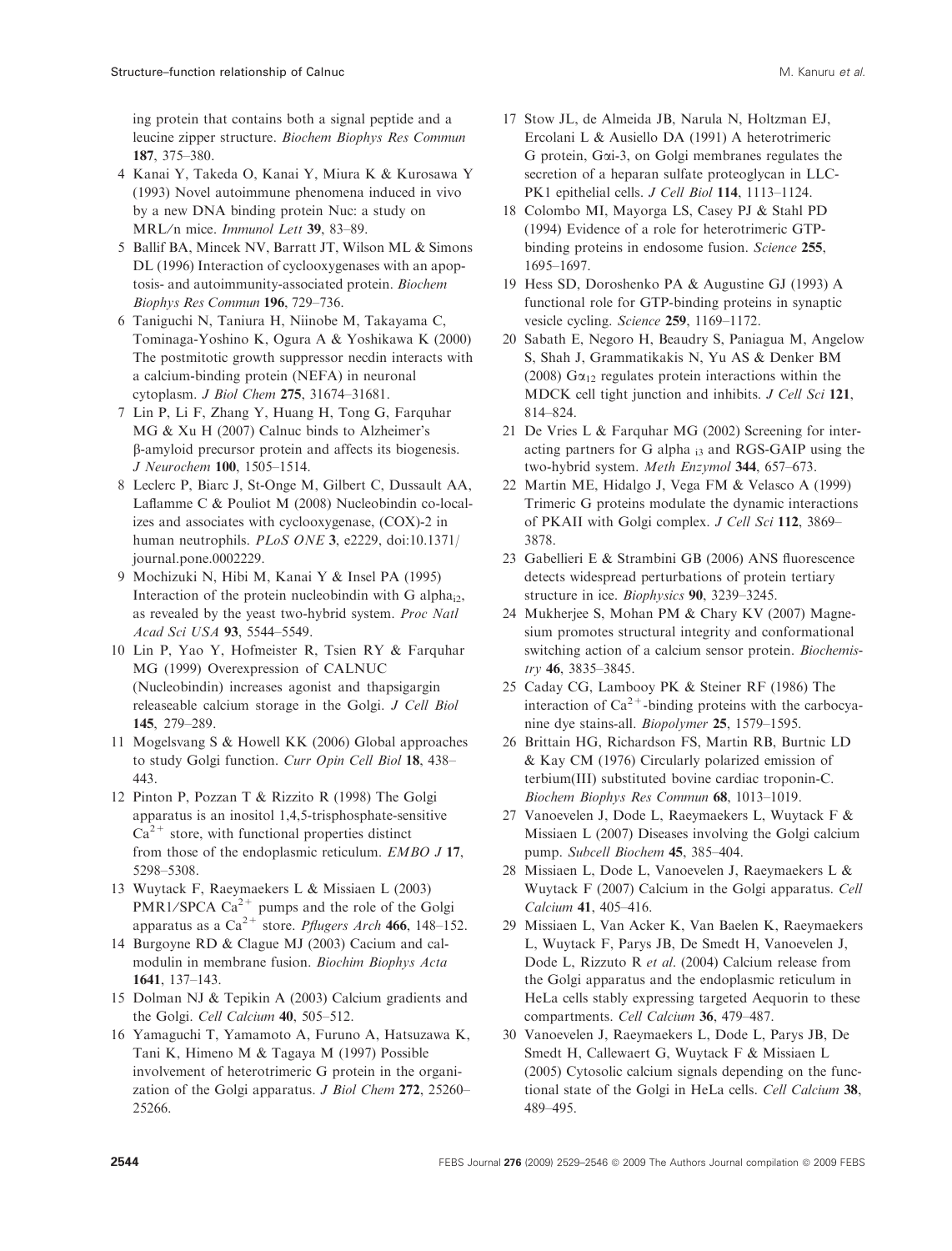- 31 O'Callaghan DW, Ivings L, Weiss J, Ashby MC, Tepikin AV & Burgoyne RD (2002) Differential use of myristoyl groups on neuronal calcium sensor proteins as a determinant of spatio-temporal aspects of calcium signal transduction. *J Biol Chem* 277, 14227–14237.
- 32 Evans JH, Spencer DM, Zweifach A & Leslie CC (2001) Intracellular calcium signals regulating cytosolic phospholipase A2 translocation to internal membranes. *J Biol Chem* 276, 30150–30160.
- 33 Fivaz M & Meyer T (2005) Reversible translocation of kRas but not hRas in hippocampal neurons regulated by calcium ⁄ calmodulin. *J Cell Biol* 170, 429–441.
- 34 Bivona TG, Perez de Castro I, Ahearn IM, Grana TM, Chiu VK, Lockyer PJ, Cullen PJ, Pellicer A, Cox AD & Philips MR (2003) Phospholipase C $\gamma$  activates Ras on the Golgi apparatus by means of RasGRP. *Nature* 424, 694–698.
- 35 Baron CL & Malhorta V (2002) Role of diacylglycerol in PKD recruitment to the TGN and protein transport to the plasma membrane. *Science* 295, 325–328.
- 36 Kawano J, Kotani T, Ogata Y, Ohtaki S, Takechi S, Nakayama T, Sawaguchi A, Nagaike R, Oinuma T & Suganuma T (2000) CALNUC (nucleobindin) is localized in the Golgi apparatus in insect cells. *Eur J Cell Biol* 79, 208–217.
- 37 Scherer PE, Lederkremer GZ, Williams S, Fogliano M, Baldini G & Lodish HF (1996) Cab45, a novel (calcium)-binding protein localized to the Golgi lumen. *J Cell Biol* 133, 257–268.
- 38 Morel-Haux VM, Pypaert M, Wouters S, Tartakoff AM, Jurgan U, Gevaert K & Courtoy PJ (2002) The calcium-binding protein p54/NEFA is a novel luminal resident of medial Golgi cisternae that traffics independently of mannosidase II. *Eur J Cell Biol* 81, 87–100.
- 39 Reinhardt TA, Horst RL & Waters WR (2004) Characterization of Cos-7 cells overexpressing the rat secretory pathway calcium-ATPase. *Am J Physiol Cell Physiol* 286, C164–C169.
- 40 Lin P, Le-Niculescu H, Hofmeister R, McCaffery JM, Jin M, Hennemann H, McQuistan T, De Vries L & Farquhar MG (1998) The mammalian calcium-binding protein, nucleobindin (CALNUC), is a Golgi resident protein. *J Cell Biol* 141, 1515–1527.
- 41 Hanh NA & Marsh DJ (2005) Identification of a functional bipartite nuclear localization signal in the tumor suppressor parafibromin. *Oncogene* 24, 6241–6248.
- 42 de Alba E & Tjandra N (2004) Structural studies on the  $Ca^{2+}$ -binding domain of human nucleobindin (Calnuc). *Biochemistry* 43, 10039–10049.
- 43 Vivian JT & Callis PR (2001) Mechanisms of tryoptophan fluorescence shifts in proteins. *Biophysics* 80, 2003–2100.
- 44 Miura K, Kurosawa Y & Kanai Y (1994) Calciumbinding activity of nucleobindin mediated by an EF hand moiety. *Biochem Biophys Res Commun* 199, 1388–1393.
- 45 Gifford JL, Walsh MP & Vogel HJ (2007) Structures and metal-ion-binding properties of the  $Ca^{2+}$ -binding helix–loop–helix EF-hand motifs. *Biochem* 405, 199–221.
- 46 Aravind P, Chandra K, Reddy PP, Jeromin A, Chary KV & Sharma Y (2008) Regulatory and structural EF-hand motifs of neuronal calcium sensor-1:  $Mg2$ + modulates  $Ca^{2+}$  binding,  $Ca^{2+}$ -induced conformational changes, and equilibrium unfolding transitions. *J Mol Biol* 376, 1100–1115.
- 47 Campbell KP, MacLennan DH & Jorgensen AO (1983) Staining of the  $Ca^{2+}$ -binding proteins, calsequestrin, calmodulin, troponin C, and S-100, with the cationic carbocyanine dye 'Stains-all'. *J Biol Chem* 258, 11267–11273.
- 48 Caday CG & Steiner RF (1985) The interaction of calmodulin with the carbocyanine dye (Stains-all). *J Biol Chem* 260, 5985–5990.
- 49 Sharma Y, Rao ChM, Rao SC, Krishna AG, Somasundaram T & Balasubramanian D (1989) Binding site conformation dictates the color of the dye Stains-all. *J Biol Chem* 264, 20923–20927.
- 50 Jedziniak JA, Kinoshita JH, Yates EM, Hocker LO & Benedek GB (1972) Calcium-induced aggregation of bovine lens alpha crystallins. *Invest Ophthalmol* 11, 905–915.
- 51 Rajini B, Shridas P, Sundari CS, Muralidhar D, Chandani S, Thomas F & Sharma Y (2001) Calcium binding properties of gamma-crystallin: calcium ion binds at the Greek key beta gamma-crystallin fold. *J Biol Chem* 276, 38464–38471.
- 52 Nelson MR, Thulin E, Fagan PA, Forsen S & Chazin WJ (2002) The EF-hand domain: a globally cooperative structural unit. *Protein Sci* 11, 198–205.
- 53 Leavitt S & Freire E (2001) Direct measurement of protein binding energetics by isothermal titration calorimetry. *Curr Opin Struct Biol* 11, 560–566.
- 54 Fung BK (1983) Characterization of transducin from bovine retinal rod outer segments. I. Separation and reconstitution of the subunits. *J Biol Chem* 258, 10495–104502.
- 55 Rizo J & Sudhof TH (1998) C2-domains, structure and function of a universal  $Ca^{2+}$ -binding domain. *J Biol Chem* 273, 15879–15882.
- 56 Angeletti RH, Ali G, Shen N, Gee P & Nieves E (1992) Effects of calcium on recombinant bovine chromogranin A. *Protein Sci* 1, 1604–1612.
- 57 Bennick A, McLaughlin AC, Grey AA & Madapallimattam G (1981) The location and nature of